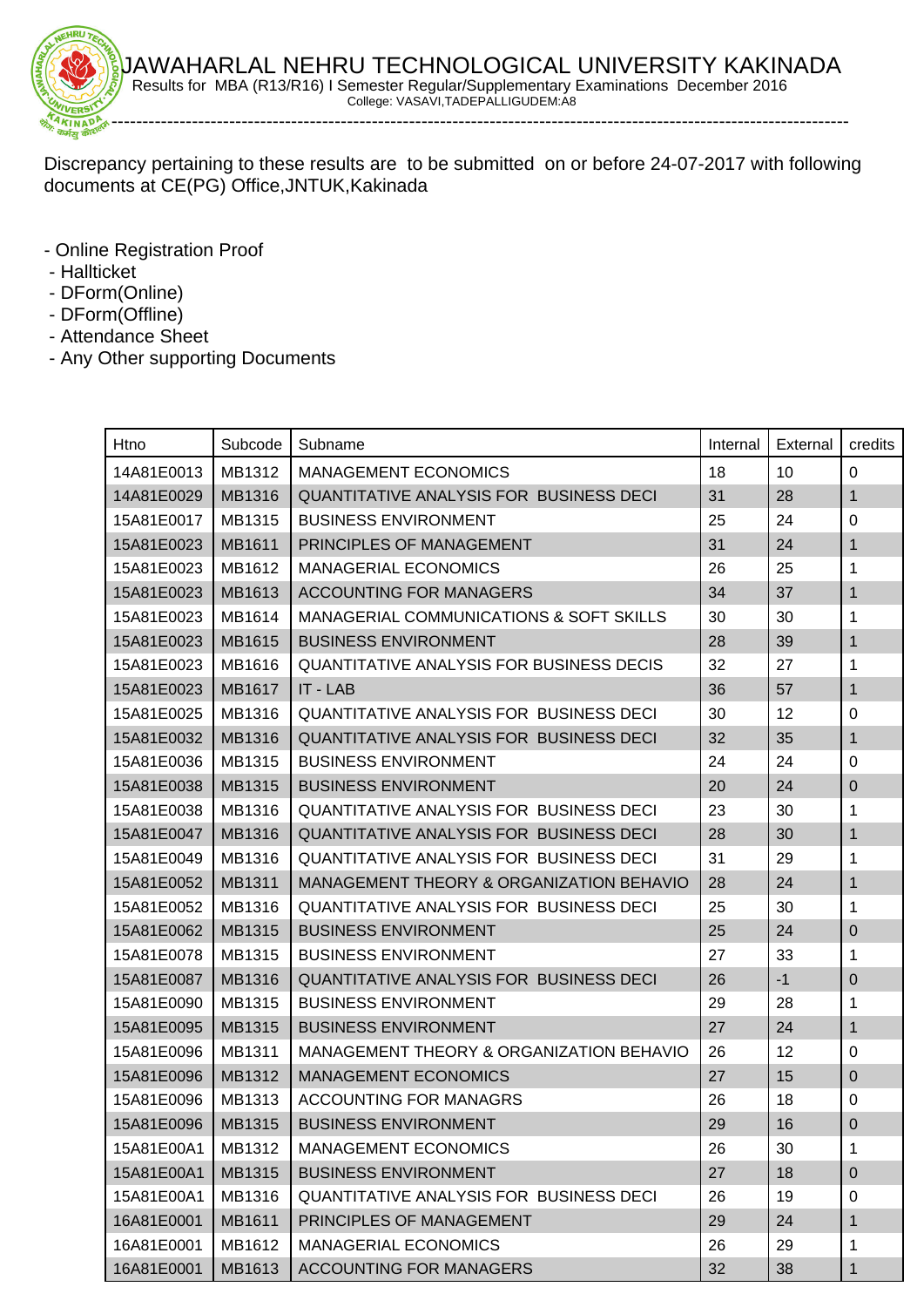| Htno       | Subcode | Subname                                            | Internal | External | credits          |
|------------|---------|----------------------------------------------------|----------|----------|------------------|
| 16A81E0001 | MB1614  | <b>MANAGERIAL COMMUNICATIONS &amp; SOFT SKILLS</b> | 32       | 30       | 1                |
| 16A81E0001 | MB1615  | <b>BUSINESS ENVIRONMENT</b>                        | 29       | 30       | 1                |
| 16A81E0001 | MB1616  | QUANTITATIVE ANALYSIS FOR BUSINESS DECIS           | 25       | 12       | 0                |
| 16A81E0001 | MB1617  | IT - LAB                                           | 35       | 58       | 1                |
| 16A81E0002 | MB1611  | PRINCIPLES OF MANAGEMENT                           | 33       | 29       | 1                |
| 16A81E0002 | MB1612  | <b>MANAGERIAL ECONOMICS</b>                        | 29       | 36       | 1                |
| 16A81E0002 | MB1613  | ACCOUNTING FOR MANAGERS                            | 32       | 32       | 1                |
| 16A81E0002 | MB1614  | <b>MANAGERIAL COMMUNICATIONS &amp; SOFT SKILLS</b> | 33       | 33       | 1                |
| 16A81E0002 | MB1615  | <b>BUSINESS ENVIRONMENT</b>                        | 32       | 35       | 1                |
| 16A81E0002 | MB1616  | <b>QUANTITATIVE ANALYSIS FOR BUSINESS DECIS</b>    | 33       | 39       | 1                |
| 16A81E0002 | MB1617  | IT - LAB                                           | 40       | 58       | 1                |
| 16A81E0003 | MB1611  | PRINCIPLES OF MANAGEMENT                           | 21       | 29       | 1                |
| 16A81E0003 | MB1612  | <b>MANAGERIAL ECONOMICS</b>                        | 23       | 33       | 1                |
| 16A81E0003 | MB1613  | <b>ACCOUNTING FOR MANAGERS</b>                     | 21       | 29       | 1                |
| 16A81E0003 | MB1614  | <b>MANAGERIAL COMMUNICATIONS &amp; SOFT SKILLS</b> | 20       | 34       | 1                |
| 16A81E0003 | MB1615  | <b>BUSINESS ENVIRONMENT</b>                        | 17       | 20       | $\mathbf 0$      |
| 16A81E0003 | MB1616  | QUANTITATIVE ANALYSIS FOR BUSINESS DECIS           | 17       | 33       | 1                |
| 16A81E0003 | MB1617  | IT - LAB                                           | 30       | 55       | 1                |
| 16A81E0004 | MB1611  | PRINCIPLES OF MANAGEMENT                           | 30       | 24       | 1                |
| 16A81E0004 | MB1612  | <b>MANAGERIAL ECONOMICS</b>                        | 26       | 25       | 1                |
| 16A81E0004 | MB1613  | ACCOUNTING FOR MANAGERS                            | 30       | 24       | 1                |
| 16A81E0004 | MB1614  | <b>MANAGERIAL COMMUNICATIONS &amp; SOFT SKILLS</b> | 31       | 26       | 1                |
| 16A81E0004 | MB1615  | <b>BUSINESS ENVIRONMENT</b>                        | 27       | 15       | $\mathbf 0$      |
| 16A81E0004 | MB1616  | <b>QUANTITATIVE ANALYSIS FOR BUSINESS DECIS</b>    | 24       | 18       | $\pmb{0}$        |
| 16A81E0004 | MB1617  | IT - LAB                                           | 35       | 58       | 1                |
| 16A81E0005 | MB1611  | PRINCIPLES OF MANAGEMENT                           | 31       | 29       | 1                |
| 16A81E0005 | MB1612  | <b>MANAGERIAL ECONOMICS</b>                        | 26       | 36       | 1                |
| 16A81E0005 | MB1613  | ACCOUNTING FOR MANAGERS                            | 29       | 39       | 1                |
| 16A81E0005 | MB1614  | <b>MANAGERIAL COMMUNICATIONS &amp; SOFT SKILLS</b> | 27       | 33       | 1                |
| 16A81E0005 | MB1615  | <b>BUSINESS ENVIRONMENT</b>                        | 27       | 24       | 1                |
| 16A81E0005 | MB1616  | <b>QUANTITATIVE ANALYSIS FOR BUSINESS DECIS</b>    | 27       | 31       | 1                |
| 16A81E0005 | MB1617  | IT - LAB                                           | 38       | 57       | 1                |
| 16A81E0006 | MB1611  | PRINCIPLES OF MANAGEMENT                           | 33       | 35       | 1                |
| 16A81E0006 | MB1612  | <b>MANAGERIAL ECONOMICS</b>                        | 33       | 42       | 1                |
| 16A81E0006 | MB1613  | <b>ACCOUNTING FOR MANAGERS</b>                     | 33       | 51       | 1                |
| 16A81E0006 | MB1614  | MANAGERIAL COMMUNICATIONS & SOFT SKILLS            | 34       | 43       | $\mathbf{1}$     |
| 16A81E0006 | MB1615  | <b>BUSINESS ENVIRONMENT</b>                        | 31       | 24       | 1                |
| 16A81E0006 | MB1616  | QUANTITATIVE ANALYSIS FOR BUSINESS DECIS           | 32       | 37       | 1                |
| 16A81E0006 | MB1617  | IT - LAB                                           | 37       | 58       | 1                |
| 16A81E0007 | MB1611  | PRINCIPLES OF MANAGEMENT                           | 22       | 15       | $\pmb{0}$        |
| 16A81E0007 | MB1612  | <b>MANAGERIAL ECONOMICS</b>                        | 24       | 26       | 1                |
| 16A81E0007 | MB1613  | <b>ACCOUNTING FOR MANAGERS</b>                     | 19       | 31       | 1                |
| 16A81E0007 | MB1614  | <b>MANAGERIAL COMMUNICATIONS &amp; SOFT SKILLS</b> | 20       | 31       | 1                |
| 16A81E0007 | MB1615  | <b>BUSINESS ENVIRONMENT</b>                        | 19       | 26       | $\boldsymbol{0}$ |
| 16A81E0007 | MB1616  | <b>QUANTITATIVE ANALYSIS FOR BUSINESS DECIS</b>    | 22       | 22       | $\mathbf 0$      |
| 16A81E0007 | MB1617  | IT - LAB                                           | 30       | 55       | $\mathbf{1}$     |
| 16A81E0008 | MB1611  | PRINCIPLES OF MANAGEMENT                           | 32       | 40       | 1                |
| 16A81E0008 | MB1612  | <b>MANAGERIAL ECONOMICS</b>                        | 29       | 36       | 1                |
| 16A81E0008 | MB1613  | <b>ACCOUNTING FOR MANAGERS</b>                     | 32       | 40       | $\mathbf{1}$     |
| 16A81E0008 | MB1614  | MANAGERIAL COMMUNICATIONS & SOFT SKILLS            | 29       | 44       | 1                |
| 16A81E0008 | MB1615  | <b>BUSINESS ENVIRONMENT</b>                        | 29       | 27       | 1                |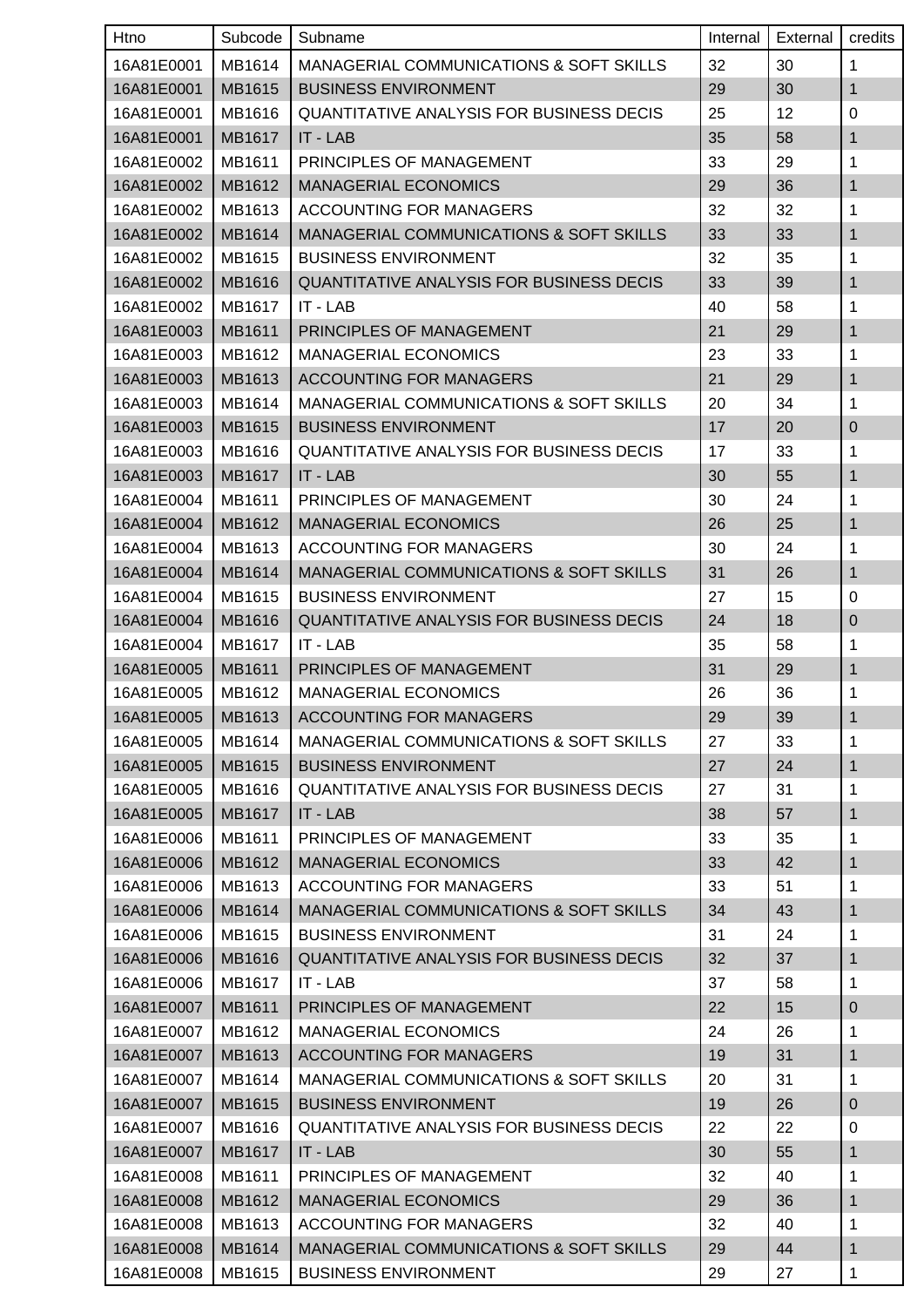| Htno       | Subcode | Subname                                         | Internal | External | credits      |
|------------|---------|-------------------------------------------------|----------|----------|--------------|
| 16A81E0008 | MB1616  | <b>QUANTITATIVE ANALYSIS FOR BUSINESS DECIS</b> | 30       | 27       | $\mathbf{1}$ |
| 16A81E0008 | MB1617  | IT - LAB                                        | 35       | 56       | 1            |
| 16A81E0009 | MB1611  | PRINCIPLES OF MANAGEMENT                        | 28       | 25       | 1            |
| 16A81E0009 | MB1612  | <b>MANAGERIAL ECONOMICS</b>                     | 27       | 27       | 1            |
| 16A81E0009 | MB1613  | <b>ACCOUNTING FOR MANAGERS</b>                  | 29       | 30       | 1            |
| 16A81E0009 | MB1614  | MANAGERIAL COMMUNICATIONS & SOFT SKILLS         | 26       | 31       | 1            |
| 16A81E0009 | MB1615  | <b>BUSINESS ENVIRONMENT</b>                     | 25       | 25       | 1            |
| 16A81E0009 | MB1616  | <b>QUANTITATIVE ANALYSIS FOR BUSINESS DECIS</b> | 23       | 28       | 1            |
| 16A81E0009 | MB1617  | IT - LAB                                        | 33       | 58       | 1            |
| 16A81E0010 | MB1611  | PRINCIPLES OF MANAGEMENT                        | 29       | 18       | $\pmb{0}$    |
| 16A81E0010 | MB1612  | <b>MANAGERIAL ECONOMICS</b>                     | 27       | 32       | 1            |
| 16A81E0010 | MB1613  | <b>ACCOUNTING FOR MANAGERS</b>                  | 31       | 24       | 1            |
| 16A81E0010 | MB1614  | MANAGERIAL COMMUNICATIONS & SOFT SKILLS         | 26       | 32       | 1            |
| 16A81E0010 | MB1615  | <b>BUSINESS ENVIRONMENT</b>                     | 26       | 24       | 1            |
| 16A81E0010 | MB1616  | <b>QUANTITATIVE ANALYSIS FOR BUSINESS DECIS</b> | 26       | 31       | 1            |
| 16A81E0010 | MB1617  | IT - LAB                                        | 40       | 60       | 1            |
| 16A81E0011 | MB1611  | PRINCIPLES OF MANAGEMENT                        | 27       | 13       | $\mathbf 0$  |
| 16A81E0011 | MB1612  | <b>MANAGERIAL ECONOMICS</b>                     | 27       | 24       | 1            |
| 16A81E0011 | MB1613  | <b>ACCOUNTING FOR MANAGERS</b>                  | 26       | 24       | 1            |
| 16A81E0011 | MB1614  | MANAGERIAL COMMUNICATIONS & SOFT SKILLS         | 27       | 27       | 1            |
| 16A81E0011 | MB1615  | <b>BUSINESS ENVIRONMENT</b>                     | 25       | 17       | $\mathbf 0$  |
| 16A81E0011 | MB1616  | <b>QUANTITATIVE ANALYSIS FOR BUSINESS DECIS</b> | 29       | 15       | 0            |
| 16A81E0011 | MB1617  | IT - LAB                                        | 33       | 56       | 1            |
| 16A81E0012 | MB1611  | PRINCIPLES OF MANAGEMENT                        | 28       | 37       | 1            |
| 16A81E0012 | MB1612  | <b>MANAGERIAL ECONOMICS</b>                     | 29       | 40       | 1            |
| 16A81E0012 | MB1613  | <b>ACCOUNTING FOR MANAGERS</b>                  | 34       | 27       | 1            |
| 16A81E0012 | MB1614  | MANAGERIAL COMMUNICATIONS & SOFT SKILLS         | 30       | 47       | 1            |
| 16A81E0012 | MB1615  | <b>BUSINESS ENVIRONMENT</b>                     | 29       | 33       | 1            |
| 16A81E0012 | MB1616  | QUANTITATIVE ANALYSIS FOR BUSINESS DECIS        | 35       | 33       | $\mathbf{1}$ |
| 16A81E0012 | MB1617  | IT - LAB                                        | 35       | 57       | 1            |
| 16A81E0013 | MB1611  | PRINCIPLES OF MANAGEMENT                        | 30       | 12       | $\pmb{0}$    |
| 16A81E0013 | MB1612  | <b>MANAGERIAL ECONOMICS</b>                     | 29       | 31       | 1            |
| 16A81E0013 | MB1613  | <b>ACCOUNTING FOR MANAGERS</b>                  | 28       | 34       | 1            |
| 16A81E0013 | MB1614  | MANAGERIAL COMMUNICATIONS & SOFT SKILLS         | 29       | 37       | 1            |
| 16A81E0013 | MB1615  | <b>BUSINESS ENVIRONMENT</b>                     | 25       | 14       | $\pmb{0}$    |
| 16A81E0013 | MB1616  | <b>QUANTITATIVE ANALYSIS FOR BUSINESS DECIS</b> | 23       | 31       | 1            |
| 16A81E0013 | MB1617  | IT - LAB                                        | 32       | 58       | 1            |
| 16A81E0014 | MB1611  | PRINCIPLES OF MANAGEMENT                        | 28       | 24       | 1            |
| 16A81E0014 | MB1612  | <b>MANAGERIAL ECONOMICS</b>                     | 26       | 28       | 1            |
| 16A81E0014 | MB1613  | <b>ACCOUNTING FOR MANAGERS</b>                  | 25       | 25       | 1            |
| 16A81E0014 | MB1614  | MANAGERIAL COMMUNICATIONS & SOFT SKILLS         | 26       | 33       | 1            |
| 16A81E0014 | MB1615  | <b>BUSINESS ENVIRONMENT</b>                     | 21       | 29       | 1            |
| 16A81E0014 | MB1616  | <b>QUANTITATIVE ANALYSIS FOR BUSINESS DECIS</b> | 26       | 31       | 1            |
| 16A81E0014 | MB1617  | IT - LAB                                        | 32       | 57       | 1            |
| 16A81E0015 | MB1611  | PRINCIPLES OF MANAGEMENT                        | 29       | 24       | 1            |
| 16A81E0015 | MB1612  | <b>MANAGERIAL ECONOMICS</b>                     | 26       | 35       | 1            |
| 16A81E0015 | MB1613  | <b>ACCOUNTING FOR MANAGERS</b>                  | 31       | 33       | 1            |
| 16A81E0015 | MB1614  | MANAGERIAL COMMUNICATIONS & SOFT SKILLS         | 28       | 31       | 1            |
| 16A81E0015 | MB1615  | <b>BUSINESS ENVIRONMENT</b>                     | 28       | 24       | 1            |
| 16A81E0015 | MB1616  | <b>QUANTITATIVE ANALYSIS FOR BUSINESS DECIS</b> | 27       | 32       | 1            |
| 16A81E0015 | MB1617  | IT - LAB                                        | 37       | 56       | 1            |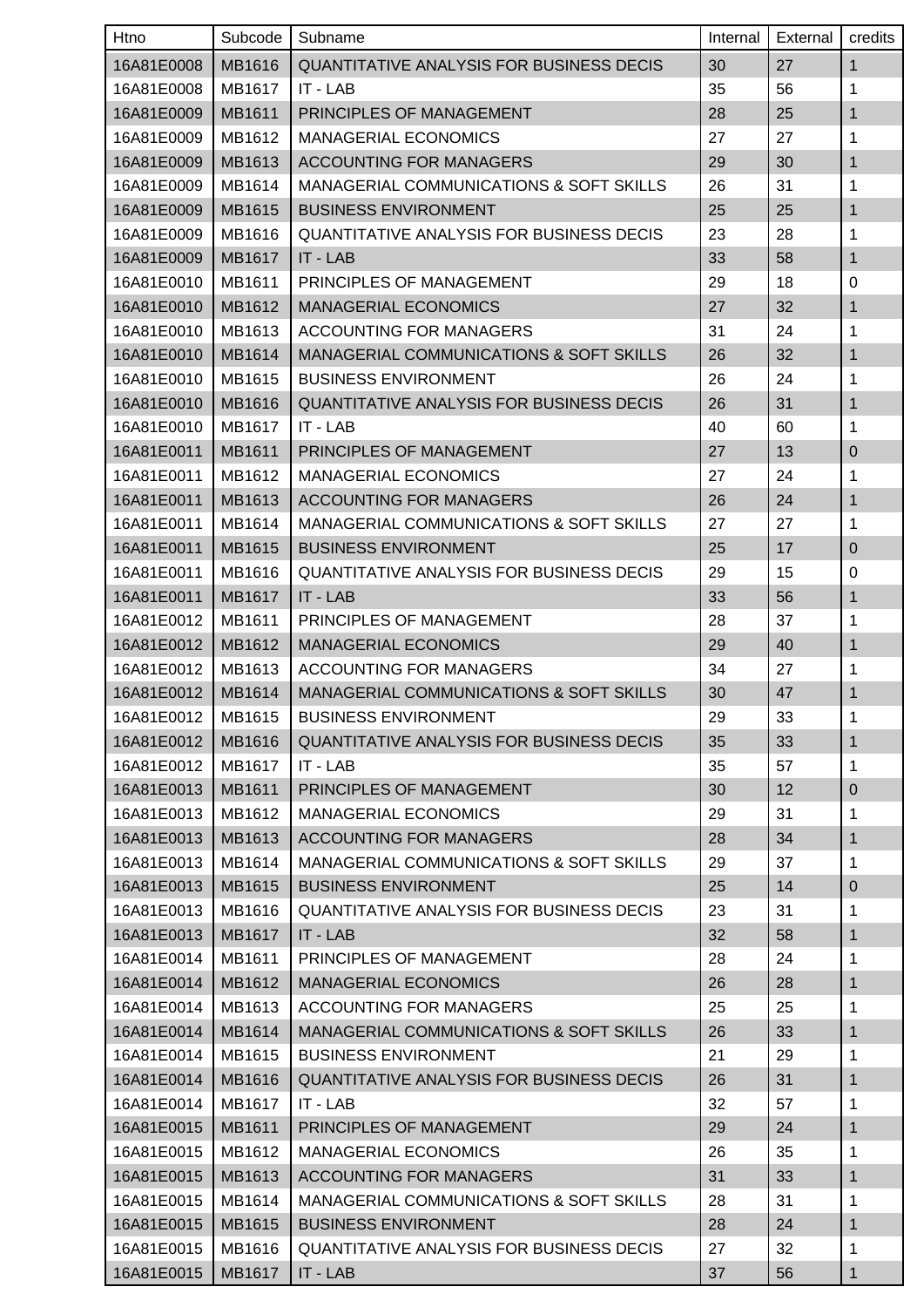| Htno       | Subcode       | Subname                                            | Internal | External | credits          |
|------------|---------------|----------------------------------------------------|----------|----------|------------------|
| 16A81E0016 | MB1611        | PRINCIPLES OF MANAGEMENT                           | 28       | 24       | 1                |
| 16A81E0016 | MB1612        | <b>MANAGERIAL ECONOMICS</b>                        | 26       | 32       | 1                |
| 16A81E0016 | MB1613        | <b>ACCOUNTING FOR MANAGERS</b>                     | 29       | 30       | 1                |
| 16A81E0016 | MB1614        | <b>MANAGERIAL COMMUNICATIONS &amp; SOFT SKILLS</b> | 27       | 30       | 1                |
| 16A81E0016 | MB1615        | <b>BUSINESS ENVIRONMENT</b>                        | 24       | 26       | 1                |
| 16A81E0016 | MB1616        | QUANTITATIVE ANALYSIS FOR BUSINESS DECIS           | 26       | 28       | 1                |
| 16A81E0016 | MB1617        | IT - LAB                                           | 33       | 58       | 1                |
| 16A81E0017 | MB1611        | PRINCIPLES OF MANAGEMENT                           | 27       | 16       | $\pmb{0}$        |
| 16A81E0017 | MB1612        | <b>MANAGERIAL ECONOMICS</b>                        | 26       | 27       | 1                |
| 16A81E0017 | MB1613        | <b>ACCOUNTING FOR MANAGERS</b>                     | 28       | 24       | 1                |
| 16A81E0017 | MB1614        | MANAGERIAL COMMUNICATIONS & SOFT SKILLS            | 27       | 31       | 1                |
| 16A81E0017 | MB1615        | <b>BUSINESS ENVIRONMENT</b>                        | 24       | 15       | 0                |
| 16A81E0017 | MB1616        | <b>QUANTITATIVE ANALYSIS FOR BUSINESS DECIS</b>    | 22       | 28       | 1                |
| 16A81E0017 | MB1617        | IT - LAB                                           | 33       | 56       | 1                |
| 16A81E0018 | MB1611        | PRINCIPLES OF MANAGEMENT                           | 30       | 28       | 1                |
| 16A81E0018 | MB1612        | <b>MANAGERIAL ECONOMICS</b>                        | 27       | 40       | 1                |
| 16A81E0018 | MB1613        | ACCOUNTING FOR MANAGERS                            | 30       | 29       | 1                |
| 16A81E0018 | MB1614        | <b>MANAGERIAL COMMUNICATIONS &amp; SOFT SKILLS</b> | 30       | 25       | 1                |
| 16A81E0018 | MB1615        | <b>BUSINESS ENVIRONMENT</b>                        | 25       | 25       | 1                |
| 16A81E0018 | MB1616        | QUANTITATIVE ANALYSIS FOR BUSINESS DECIS           | 25       | 35       | 1                |
| 16A81E0018 | MB1617        | IT - LAB                                           | 37       | 57       | 1                |
| 16A81E0019 | MB1611        | PRINCIPLES OF MANAGEMENT                           | 31       | 31       | 1                |
| 16A81E0019 | MB1612        | <b>MANAGERIAL ECONOMICS</b>                        | 28       | 12       | 0                |
| 16A81E0019 | MB1613        | <b>ACCOUNTING FOR MANAGERS</b>                     | 27       | 24       | 1                |
| 16A81E0019 | MB1614        | MANAGERIAL COMMUNICATIONS & SOFT SKILLS            | 27       | 28       | 1                |
| 16A81E0019 | MB1615        | <b>BUSINESS ENVIRONMENT</b>                        | 26       | 25       | 1                |
| 16A81E0019 | MB1616        | <b>QUANTITATIVE ANALYSIS FOR BUSINESS DECIS</b>    | 29       | 32       | 1                |
| 16A81E0019 | <b>MB1617</b> | $\vert$ IT - LAB                                   | 31       | 58       | 1                |
| 16A81E0020 | MB1611        | PRINCIPLES OF MANAGEMENT                           | 31       | 24       | 1                |
| 16A81E0020 | MB1612        | <b>MANAGERIAL ECONOMICS</b>                        | 27       | 33       | $\mathbf{1}$     |
| 16A81E0020 | MB1613        | <b>ACCOUNTING FOR MANAGERS</b>                     | 30       | 28       | 1                |
| 16A81E0020 | MB1614        | MANAGERIAL COMMUNICATIONS & SOFT SKILLS            | 26       | 30       | 1                |
| 16A81E0020 | MB1615        | <b>BUSINESS ENVIRONMENT</b>                        | 25       | 25       | 1                |
| 16A81E0020 | MB1616        | QUANTITATIVE ANALYSIS FOR BUSINESS DECIS           | 24       | 32       | 1                |
| 16A81E0020 | MB1617        | IT - LAB                                           | 32       | 56       | 1                |
| 16A81E0021 | MB1611        | PRINCIPLES OF MANAGEMENT                           | 31       | 28       | $\mathbf{1}$     |
| 16A81E0021 | MB1612        | <b>MANAGERIAL ECONOMICS</b>                        | 26       | 37       | 1                |
| 16A81E0021 | MB1613        | <b>ACCOUNTING FOR MANAGERS</b>                     | 31       | 37       | 1                |
| 16A81E0021 | MB1614        | MANAGERIAL COMMUNICATIONS & SOFT SKILLS            | 30       | 34       | $\mathbf{1}$     |
| 16A81E0021 | MB1615        | <b>BUSINESS ENVIRONMENT</b>                        | 24       | 26       | 1                |
| 16A81E0021 | MB1616        | <b>QUANTITATIVE ANALYSIS FOR BUSINESS DECIS</b>    | 29       | 34       | 1                |
| 16A81E0021 | MB1617        | IT - LAB                                           | 36       | 56       | 1                |
| 16A81E0022 | MB1611        | PRINCIPLES OF MANAGEMENT                           | 29       | 24       | 1                |
| 16A81E0022 | MB1612        | <b>MANAGERIAL ECONOMICS</b>                        | 26       | 24       | 1                |
| 16A81E0022 | MB1613        | ACCOUNTING FOR MANAGERS                            | 28       | 17       | $\pmb{0}$        |
| 16A81E0022 | MB1614        | MANAGERIAL COMMUNICATIONS & SOFT SKILLS            | 26       | 30       | $\mathbf{1}$     |
| 16A81E0022 | MB1615        | <b>BUSINESS ENVIRONMENT</b>                        | 24       | 26       | 1                |
| 16A81E0022 | MB1616        | QUANTITATIVE ANALYSIS FOR BUSINESS DECIS           | 29       | 32       | 1                |
| 16A81E0022 | MB1617        | IT - LAB                                           | 31       | 57       | $\mathbf{1}$     |
| 16A81E0023 | MB1611        | PRINCIPLES OF MANAGEMENT                           | 26       | 16       | $\boldsymbol{0}$ |
| 16A81E0023 | MB1612        | <b>MANAGERIAL ECONOMICS</b>                        | 26       | 25       | 1                |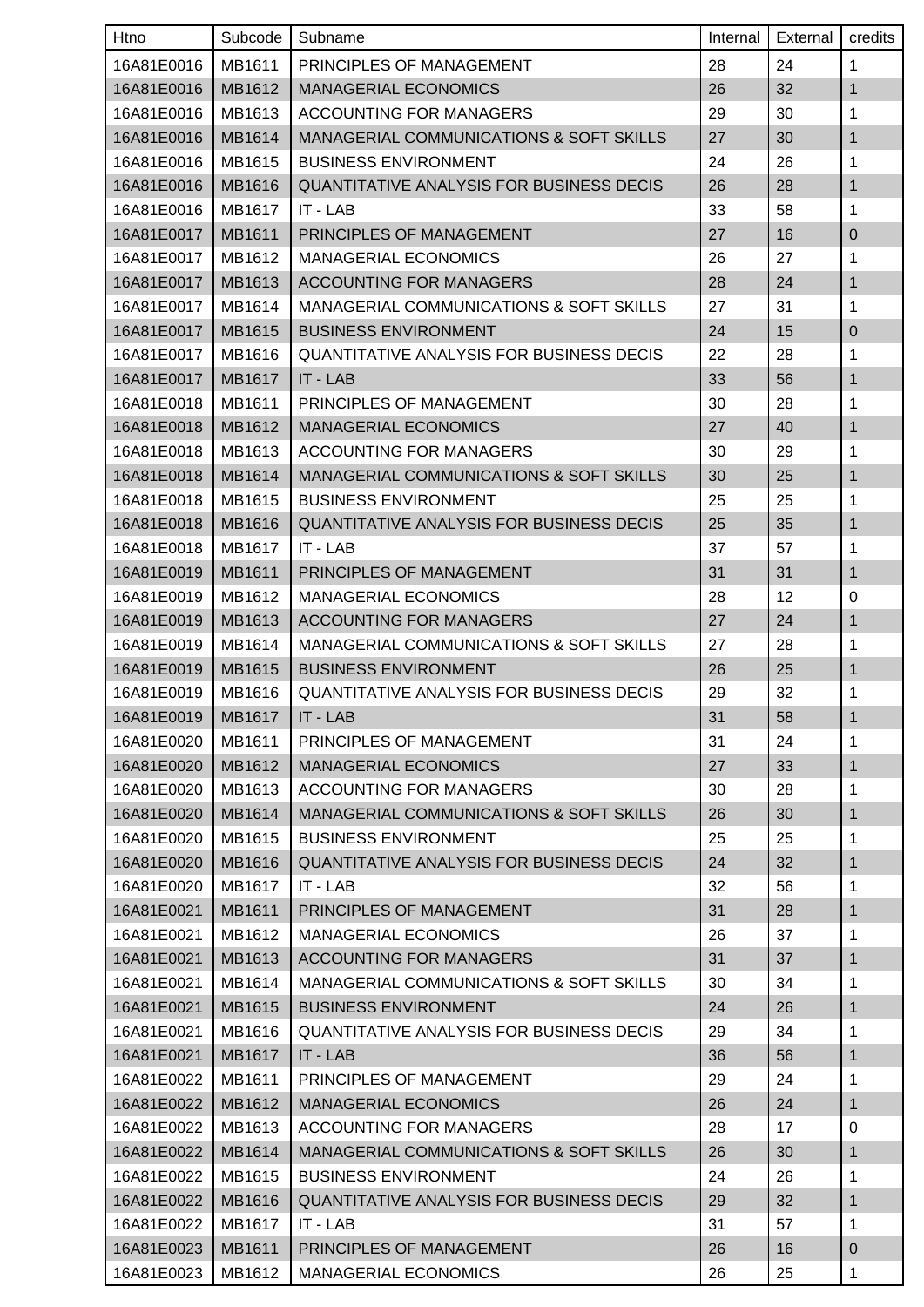| Htno       | Subcode       | Subname                                            | Internal | External | credits      |
|------------|---------------|----------------------------------------------------|----------|----------|--------------|
| 16A81E0023 | MB1613        | <b>ACCOUNTING FOR MANAGERS</b>                     | 20       | 30       | $\mathbf{1}$ |
| 16A81E0023 | MB1614        | MANAGERIAL COMMUNICATIONS & SOFT SKILLS            | 21       | 40       | 1            |
| 16A81E0023 | MB1615        | <b>BUSINESS ENVIRONMENT</b>                        | 19       | 18       | $\pmb{0}$    |
| 16A81E0023 | MB1616        | <b>QUANTITATIVE ANALYSIS FOR BUSINESS DECIS</b>    | 26       | 26       | 1            |
| 16A81E0023 | MB1617        | IT - LAB                                           | 36       | 57       | 1            |
| 16A81E0024 | MB1611        | PRINCIPLES OF MANAGEMENT                           | 29       | 24       | 1            |
| 16A81E0024 | MB1612        | <b>MANAGERIAL ECONOMICS</b>                        | 27       | 24       | 1            |
| 16A81E0024 | MB1613        | ACCOUNTING FOR MANAGERS                            | 29       | 14       | 0            |
| 16A81E0024 | MB1614        | <b>MANAGERIAL COMMUNICATIONS &amp; SOFT SKILLS</b> | 26       | 28       | 1            |
| 16A81E0024 | MB1615        | <b>BUSINESS ENVIRONMENT</b>                        | 27       | 24       | 1            |
| 16A81E0024 | MB1616        | <b>QUANTITATIVE ANALYSIS FOR BUSINESS DECIS</b>    | 25       | 26       | 1            |
| 16A81E0024 | MB1617        | IT - LAB                                           | 30       | 57       | 1            |
| 16A81E0025 | MB1611        | <b>PRINCIPLES OF MANAGEMENT</b>                    | 31       | 31       | 1            |
| 16A81E0025 | MB1612        | <b>MANAGERIAL ECONOMICS</b>                        | 31       | 39       | 1            |
| 16A81E0025 | MB1613        | <b>ACCOUNTING FOR MANAGERS</b>                     | 32       | 34       | 1            |
| 16A81E0025 | MB1614        | MANAGERIAL COMMUNICATIONS & SOFT SKILLS            | 30       | 42       | 1            |
| 16A81E0025 | MB1615        | <b>BUSINESS ENVIRONMENT</b>                        | 28       | 31       | 1            |
| 16A81E0025 | MB1616        | <b>QUANTITATIVE ANALYSIS FOR BUSINESS DECIS</b>    | 29       | 32       | 1            |
| 16A81E0025 | <b>MB1617</b> | IT - LAB                                           | 40       | 58       | 1            |
| 16A81E0026 | MB1611        | PRINCIPLES OF MANAGEMENT                           | 32       | 28       | 1            |
| 16A81E0026 | MB1612        | <b>MANAGERIAL ECONOMICS</b>                        | 30       | 38       | 1            |
| 16A81E0026 | MB1613        | ACCOUNTING FOR MANAGERS                            | 31       | 36       | 1            |
| 16A81E0026 | MB1614        | <b>MANAGERIAL COMMUNICATIONS &amp; SOFT SKILLS</b> | 31       | 45       | 1            |
| 16A81E0026 | MB1615        | <b>BUSINESS ENVIRONMENT</b>                        | 29       | 31       | 1            |
| 16A81E0026 | MB1616        | <b>QUANTITATIVE ANALYSIS FOR BUSINESS DECIS</b>    | 35       | 31       | 1            |
| 16A81E0026 | MB1617        | IT - LAB                                           | 37       | 59       | 1            |
| 16A81E0027 | MB1611        | <b>PRINCIPLES OF MANAGEMENT</b>                    | 26       | 29       | 1            |
| 16A81E0027 | MB1612        | <b>MANAGERIAL ECONOMICS</b>                        | 26       | 35       | 1            |
| 16A81E0027 | MB1613        | <b>ACCOUNTING FOR MANAGERS</b>                     | 24       | 37       | $\mathbf{1}$ |
| 16A81E0027 | MB1614        | MANAGERIAL COMMUNICATIONS & SOFT SKILLS            | 19       | 38       | 1            |
| 16A81E0027 | MB1615        | <b>BUSINESS ENVIRONMENT</b>                        | 19       | 24       | $\pmb{0}$    |
| 16A81E0027 | MB1616        | QUANTITATIVE ANALYSIS FOR BUSINESS DECIS           | 18       | 32       | 1            |
| 16A81E0027 | MB1617        | IT - LAB                                           | 32       | 55       | 1            |
| 16A81E0028 | MB1611        | PRINCIPLES OF MANAGEMENT                           | 29       | 24       | 1            |
| 16A81E0028 | MB1612        | <b>MANAGERIAL ECONOMICS</b>                        | 26       | 41       | 1            |
| 16A81E0028 | MB1613        | ACCOUNTING FOR MANAGERS                            | 28       | 27       | 1            |
| 16A81E0028 | MB1614        | MANAGERIAL COMMUNICATIONS & SOFT SKILLS            | 29       | 33       | 1            |
| 16A81E0028 | MB1615        | <b>BUSINESS ENVIRONMENT</b>                        | 27       | 24       | 1            |
| 16A81E0028 | MB1616        | <b>QUANTITATIVE ANALYSIS FOR BUSINESS DECIS</b>    | 27       | 27       | 1            |
| 16A81E0028 | MB1617        | IT - LAB                                           | 36       | 57       | 1            |
| 16A81E0029 | MB1611        | PRINCIPLES OF MANAGEMENT                           | 29       | 30       | 1            |
| 16A81E0029 | MB1612        | <b>MANAGERIAL ECONOMICS</b>                        | 29       | 46       | 1            |
| 16A81E0029 | MB1613        | <b>ACCOUNTING FOR MANAGERS</b>                     | 31       | 39       | 1            |
| 16A81E0029 | MB1614        | MANAGERIAL COMMUNICATIONS & SOFT SKILLS            | 31       | 39       | 1            |
| 16A81E0029 | MB1615        | <b>BUSINESS ENVIRONMENT</b>                        | 29       | 24       | 1            |
| 16A81E0029 | MB1616        | <b>QUANTITATIVE ANALYSIS FOR BUSINESS DECIS</b>    | 32       | 32       | 1            |
| 16A81E0029 | MB1617        | IT - LAB                                           | 35       | 59       | 1            |
| 16A81E0030 | MB1611        | PRINCIPLES OF MANAGEMENT                           | 31       | 24       | 1            |
| 16A81E0030 | MB1612        | <b>MANAGERIAL ECONOMICS</b>                        | 27       | 26       | 1            |
| 16A81E0030 | MB1613        | <b>ACCOUNTING FOR MANAGERS</b>                     | 28       | 24       | 1            |
| 16A81E0030 | MB1614        | <b>MANAGERIAL COMMUNICATIONS &amp; SOFT SKILLS</b> | 30       | 32       | 1            |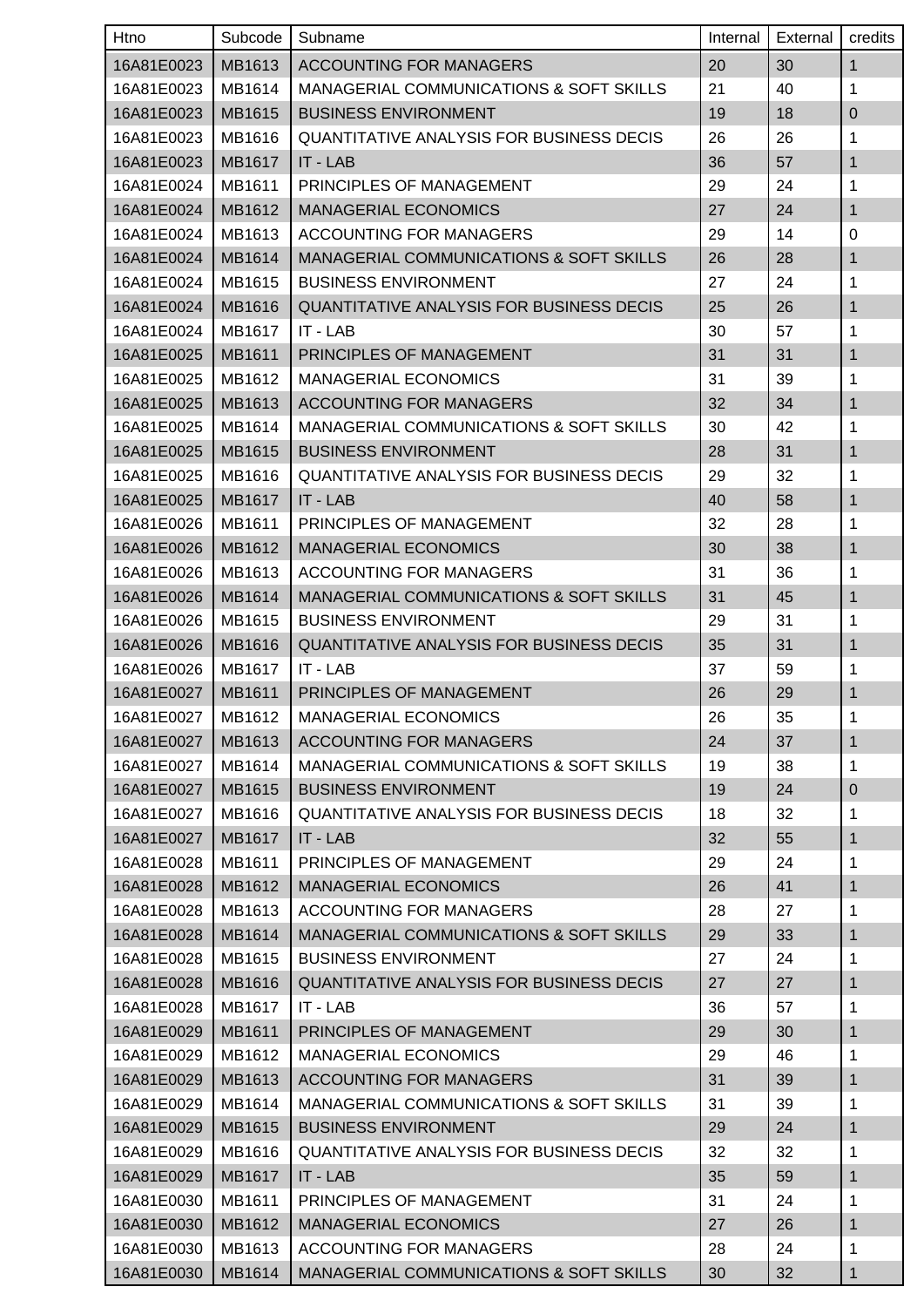| Htno       | Subcode | Subname                                            | Internal | External | credits          |
|------------|---------|----------------------------------------------------|----------|----------|------------------|
| 16A81E0030 | MB1615  | <b>BUSINESS ENVIRONMENT</b>                        | 22       | 28       | 1                |
| 16A81E0030 | MB1616  | <b>QUANTITATIVE ANALYSIS FOR BUSINESS DECIS</b>    | 33       | 26       | 1                |
| 16A81E0030 | MB1617  | IT - LAB                                           | 38       | 58       | 1                |
| 16A81E0031 | MB1611  | PRINCIPLES OF MANAGEMENT                           | 32       | 31       | 1                |
| 16A81E0031 | MB1612  | <b>MANAGERIAL ECONOMICS</b>                        | 32       | 46       | 1                |
| 16A81E0031 | MB1613  | <b>ACCOUNTING FOR MANAGERS</b>                     | 32       | 38       | 1                |
| 16A81E0031 | MB1614  | <b>MANAGERIAL COMMUNICATIONS &amp; SOFT SKILLS</b> | 33       | 40       | 1                |
| 16A81E0031 | MB1615  | <b>BUSINESS ENVIRONMENT</b>                        | 30       | 24       | $\mathbf{1}$     |
| 16A81E0031 | MB1616  | <b>QUANTITATIVE ANALYSIS FOR BUSINESS DECIS</b>    | 37       | 34       | 1                |
| 16A81E0031 | MB1617  | IT - LAB                                           | 38       | 58       | 1                |
| 16A81E0032 | MB1611  | PRINCIPLES OF MANAGEMENT                           | 29       | 24       | 1                |
| 16A81E0032 | MB1612  | <b>MANAGERIAL ECONOMICS</b>                        | 25       | 29       | 1                |
| 16A81E0032 | MB1613  | <b>ACCOUNTING FOR MANAGERS</b>                     | 33       | 28       | 1                |
| 16A81E0032 | MB1614  | <b>MANAGERIAL COMMUNICATIONS &amp; SOFT SKILLS</b> | 29       | 27       | 1                |
| 16A81E0032 | MB1615  | <b>BUSINESS ENVIRONMENT</b>                        | 28       | 26       | 1                |
| 16A81E0032 | MB1616  | <b>QUANTITATIVE ANALYSIS FOR BUSINESS DECIS</b>    | 31       | 33       | 1                |
| 16A81E0032 | MB1617  | IT - LAB                                           | 36       | 59       | 1                |
| 16A81E0033 | MB1611  | PRINCIPLES OF MANAGEMENT                           | 14       | $-1$     | $\pmb{0}$        |
| 16A81E0033 | MB1612  | <b>MANAGERIAL ECONOMICS</b>                        | 12       | $-1$     | 0                |
| 16A81E0033 | MB1613  | <b>ACCOUNTING FOR MANAGERS</b>                     | 14       | $-1$     | $\pmb{0}$        |
| 16A81E0033 | MB1614  | <b>MANAGERIAL COMMUNICATIONS &amp; SOFT SKILLS</b> | 14       | $-1$     | 0                |
| 16A81E0033 | MB1615  | <b>BUSINESS ENVIRONMENT</b>                        | 12       | $-1$     | $\mathbf 0$      |
| 16A81E0033 | MB1616  | <b>QUANTITATIVE ANALYSIS FOR BUSINESS DECIS</b>    | 14       | $-1$     | 0                |
| 16A81E0033 | MB1617  | IT - LAB                                           | 33       | $-1$     | $\pmb{0}$        |
| 16A81E0034 | MB1611  | PRINCIPLES OF MANAGEMENT                           | 28       | 30       | 1                |
| 16A81E0034 | MB1612  | <b>MANAGERIAL ECONOMICS</b>                        | 26       | 28       | 1                |
| 16A81E0034 | MB1613  | <b>ACCOUNTING FOR MANAGERS</b>                     | 29       | 26       | 1                |
| 16A81E0034 | MB1614  | MANAGERIAL COMMUNICATIONS & SOFT SKILLS            | 27       | 31       | 1                |
| 16A81E0034 | MB1615  | <b>BUSINESS ENVIRONMENT</b>                        | 26       | 28       | 1                |
| 16A81E0034 | MB1616  | QUANTITATIVE ANALYSIS FOR BUSINESS DECIS           | 25       | 11       | $\pmb{0}$        |
| 16A81E0034 | MB1617  | IT - LAB                                           | 30       | 58       | 1                |
| 16A81E0035 | MB1611  | PRINCIPLES OF MANAGEMENT                           | 27       | 16       | $\mathbf 0$      |
| 16A81E0035 | MB1612  | <b>MANAGERIAL ECONOMICS</b>                        | 27       | 30       | 1                |
| 16A81E0035 | MB1613  | <b>ACCOUNTING FOR MANAGERS</b>                     | 24       | 29       | 1                |
| 16A81E0035 | MB1614  | MANAGERIAL COMMUNICATIONS & SOFT SKILLS            | 28       | 34       | 1                |
| 16A81E0035 | MB1615  | <b>BUSINESS ENVIRONMENT</b>                        | 24       | 26       | 1                |
| 16A81E0035 | MB1616  | <b>QUANTITATIVE ANALYSIS FOR BUSINESS DECIS</b>    | 26       | 33       | 1                |
| 16A81E0035 | MB1617  | IT - LAB                                           | 32       | 56       | 1                |
| 16A81E0036 | MB1611  | PRINCIPLES OF MANAGEMENT                           | 30       | 25       | 1                |
| 16A81E0036 | MB1612  | <b>MANAGERIAL ECONOMICS</b>                        | 28       | 24       | 1                |
| 16A81E0036 | MB1613  | ACCOUNTING FOR MANAGERS                            | 29       | 26       | 1                |
| 16A81E0036 | MB1614  | MANAGERIAL COMMUNICATIONS & SOFT SKILLS            | 26       | 26       | 1                |
| 16A81E0036 | MB1615  | <b>BUSINESS ENVIRONMENT</b>                        | 28       | 24       | 1                |
| 16A81E0036 | MB1616  | QUANTITATIVE ANALYSIS FOR BUSINESS DECIS           | 29       | 15       | $\boldsymbol{0}$ |
| 16A81E0036 | MB1617  | IT - LAB                                           | 39       | 58       | 1                |
| 16A81E0037 | MB1611  | PRINCIPLES OF MANAGEMENT                           | 31       | 33       | 1                |
| 16A81E0037 | MB1612  | <b>MANAGERIAL ECONOMICS</b>                        | 25       | 37       | 1                |
| 16A81E0037 | MB1613  | <b>ACCOUNTING FOR MANAGERS</b>                     | 33       | 37       | 1                |
| 16A81E0037 | MB1614  | <b>MANAGERIAL COMMUNICATIONS &amp; SOFT SKILLS</b> | 29       | 37       | 1                |
| 16A81E0037 | MB1615  | <b>BUSINESS ENVIRONMENT</b>                        | 26       | 25       | 1                |
| 16A81E0037 | MB1616  | QUANTITATIVE ANALYSIS FOR BUSINESS DECIS           | 31       | 32       | 1                |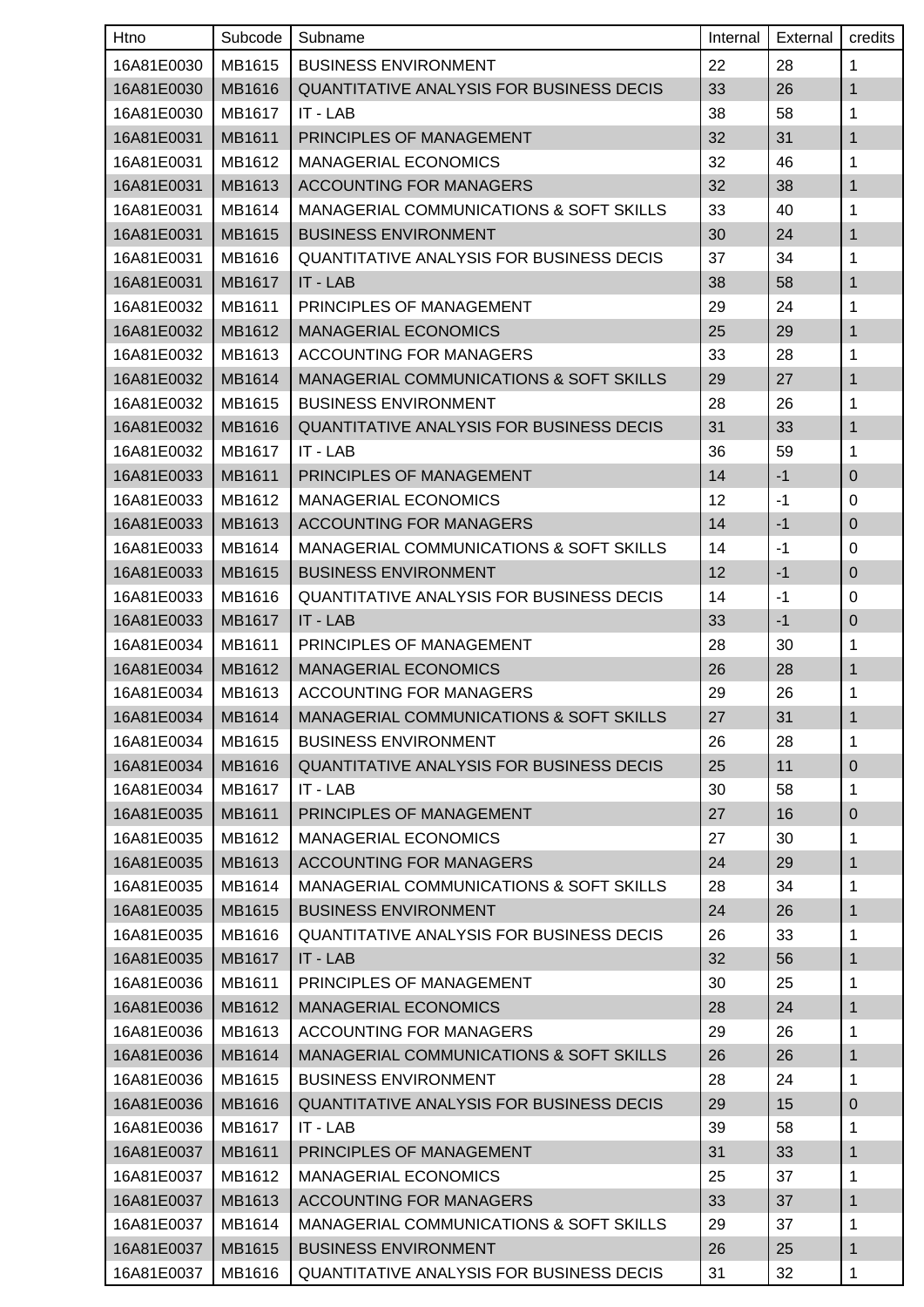| Htno       | Subcode       | Subname                                            | Internal | External | credits      |
|------------|---------------|----------------------------------------------------|----------|----------|--------------|
| 16A81E0037 | MB1617        | IT - LAB                                           | 35       | 56       | $\mathbf{1}$ |
| 16A81E0038 | MB1611        | PRINCIPLES OF MANAGEMENT                           | 27       | 25       | 1            |
| 16A81E0038 | MB1612        | <b>MANAGERIAL ECONOMICS</b>                        | 26       | 26       | $\mathbf{1}$ |
| 16A81E0038 | MB1613        | ACCOUNTING FOR MANAGERS                            | 28       | 35       | 1            |
| 16A81E0038 | MB1614        | MANAGERIAL COMMUNICATIONS & SOFT SKILLS            | 25       | 28       | 1            |
| 16A81E0038 | MB1615        | <b>BUSINESS ENVIRONMENT</b>                        | 20       | 18       | 0            |
| 16A81E0038 | MB1616        | <b>QUANTITATIVE ANALYSIS FOR BUSINESS DECIS</b>    | 27       | 34       | 1            |
| 16A81E0038 | MB1617        | IT - LAB                                           | 32       | 57       | 1            |
| 16A81E0039 | MB1611        | PRINCIPLES OF MANAGEMENT                           | 31       | 25       | 1            |
| 16A81E0039 | MB1612        | <b>MANAGERIAL ECONOMICS</b>                        | 29       | 29       | 1            |
| 16A81E0039 | MB1613        | <b>ACCOUNTING FOR MANAGERS</b>                     | 32       | 35       | 1            |
| 16A81E0039 | MB1614        | MANAGERIAL COMMUNICATIONS & SOFT SKILLS            | 31       | 31       | 1            |
| 16A81E0039 | MB1615        | <b>BUSINESS ENVIRONMENT</b>                        | 25       | 25       | $\mathbf{1}$ |
| 16A81E0039 | MB1616        | <b>QUANTITATIVE ANALYSIS FOR BUSINESS DECIS</b>    | 33       | 35       | 1            |
| 16A81E0039 | MB1617        | IT - LAB                                           | 40       | 60       | 1            |
| 16A81E0040 | MB1611        | PRINCIPLES OF MANAGEMENT                           | 30       | 24       | 1            |
| 16A81E0040 | MB1612        | <b>MANAGERIAL ECONOMICS</b>                        | 27       | 31       | $\mathbf{1}$ |
| 16A81E0040 | MB1613        | ACCOUNTING FOR MANAGERS                            | 30       | 26       | 1            |
| 16A81E0040 | MB1614        | <b>MANAGERIAL COMMUNICATIONS &amp; SOFT SKILLS</b> | 28       | 34       | 1            |
| 16A81E0040 | MB1615        | <b>BUSINESS ENVIRONMENT</b>                        | 21       | 29       | 1            |
| 16A81E0040 | MB1616        | QUANTITATIVE ANALYSIS FOR BUSINESS DECIS           | 27       | 32       | 1            |
| 16A81E0040 | MB1617        | IT - LAB                                           | 37       | 58       | 1            |
| 16A81E0041 | MB1611        | PRINCIPLES OF MANAGEMENT                           | 33       | 26       | 1            |
| 16A81E0041 | MB1612        | <b>MANAGERIAL ECONOMICS</b>                        | 30       | 38       | 1            |
| 16A81E0041 | MB1613        | <b>ACCOUNTING FOR MANAGERS</b>                     | 35       | 40       | $\mathbf{1}$ |
| 16A81E0041 | MB1614        | MANAGERIAL COMMUNICATIONS & SOFT SKILLS            | 33       | 27       | 1            |
| 16A81E0041 | MB1615        | <b>BUSINESS ENVIRONMENT</b>                        | 31       | 24       | 1            |
| 16A81E0041 | MB1616        | QUANTITATIVE ANALYSIS FOR BUSINESS DECIS           | 32       | 29       | 1            |
| 16A81E0041 | <b>MB1617</b> | IT - LAB                                           | 39       | 58       | $\mathbf{1}$ |
| 16A81E0043 | MB1611        | PRINCIPLES OF MANAGEMENT                           | 32       | 29       | 1            |
| 16A81E0043 | MB1612        | <b>MANAGERIAL ECONOMICS</b>                        | 30       | 39       | 1            |
| 16A81E0043 | MB1613        | ACCOUNTING FOR MANAGERS                            | 33       | 41       | 1            |
| 16A81E0043 | MB1614        | MANAGERIAL COMMUNICATIONS & SOFT SKILLS            | 34       | 28       | 1            |
| 16A81E0043 | MB1615        | <b>BUSINESS ENVIRONMENT</b>                        | 30       | 32       | 1            |
| 16A81E0043 | MB1616        | QUANTITATIVE ANALYSIS FOR BUSINESS DECIS           | 32       | 41       | $\mathbf{1}$ |
| 16A81E0043 | MB1617        | IT - LAB                                           | 36       | 57       | 1            |
| 16A81E0045 | MB1611        | PRINCIPLES OF MANAGEMENT                           | 29       | 16       | $\mathbf 0$  |
| 16A81E0045 | MB1612        | <b>MANAGERIAL ECONOMICS</b>                        | 27       | 28       | 1            |
| 16A81E0045 | MB1613        | <b>ACCOUNTING FOR MANAGERS</b>                     | 33       | 30       | $\mathbf{1}$ |
| 16A81E0045 | MB1614        | MANAGERIAL COMMUNICATIONS & SOFT SKILLS            | 30       | 24       | 1            |
| 16A81E0045 | MB1615        | <b>BUSINESS ENVIRONMENT</b>                        | 26       | 24       | 1            |
| 16A81E0045 | MB1616        | <b>QUANTITATIVE ANALYSIS FOR BUSINESS DECIS</b>    | 35       | 33       | 1            |
| 16A81E0045 | MB1617        | IT - LAB                                           | 36       | 56       | 1            |
| 16A81E0046 | MB1611        | PRINCIPLES OF MANAGEMENT                           | 29       | 30       | 1            |
| 16A81E0046 | MB1612        | <b>MANAGERIAL ECONOMICS</b>                        | 28       | 33       | $\mathbf{1}$ |
| 16A81E0046 | MB1613        | ACCOUNTING FOR MANAGERS                            | 33       | 39       | 1            |
| 16A81E0046 | MB1614        | MANAGERIAL COMMUNICATIONS & SOFT SKILLS            | 31       | 26       | $\mathbf{1}$ |
| 16A81E0046 | MB1615        | <b>BUSINESS ENVIRONMENT</b>                        | 29       | 44       | 1            |
| 16A81E0046 | MB1616        | QUANTITATIVE ANALYSIS FOR BUSINESS DECIS           | 32       | 41       | $\mathbf{1}$ |
| 16A81E0046 | MB1617        | IT - LAB                                           | 40       | 60       | 1            |
| 16A81E0047 | MB1611        | PRINCIPLES OF MANAGEMENT                           | 28       | 26       | 1            |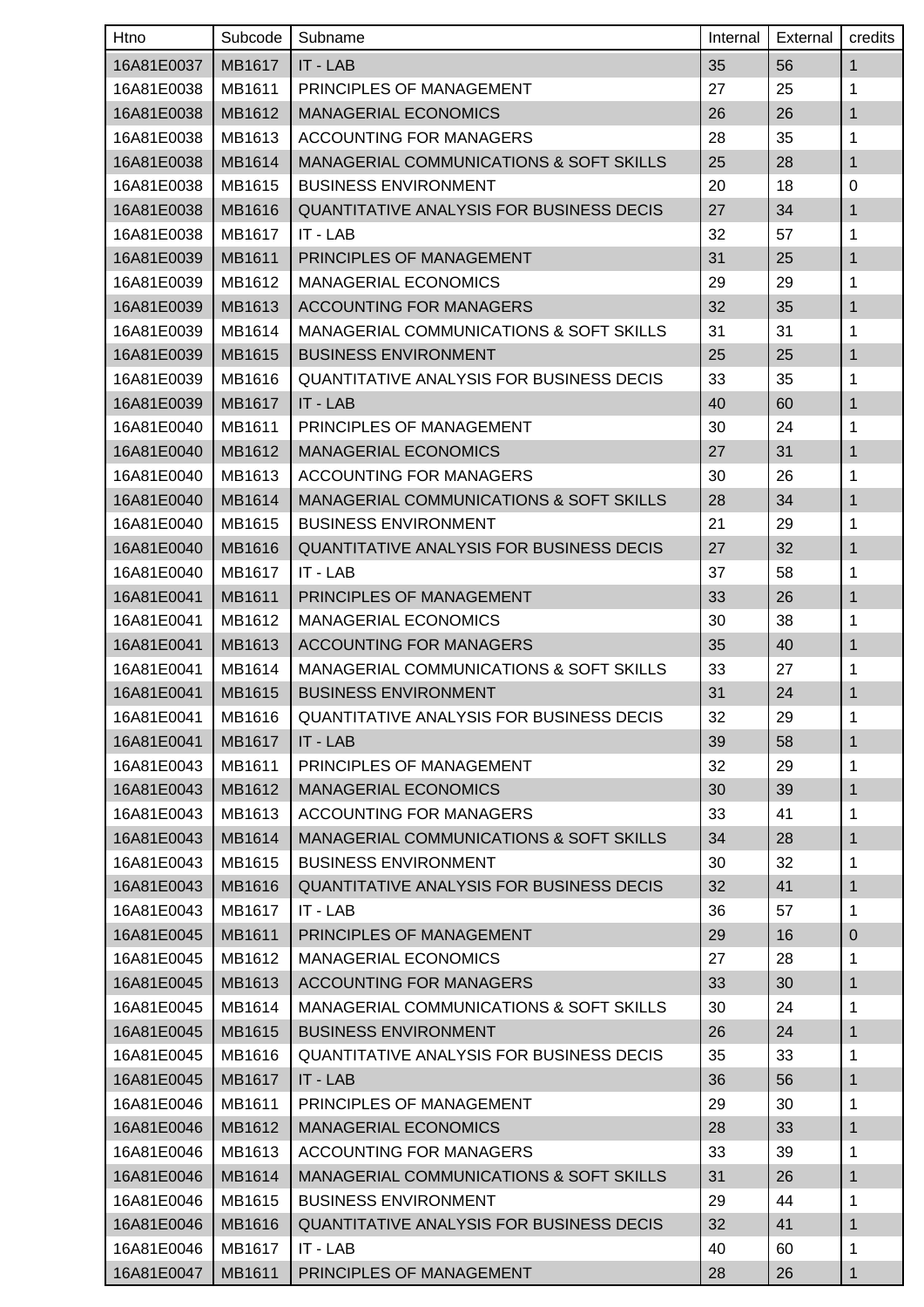| Htno       | Subcode | Subname                                            | Internal | External | credits      |
|------------|---------|----------------------------------------------------|----------|----------|--------------|
| 16A81E0047 | MB1612  | <b>MANAGERIAL ECONOMICS</b>                        | 27       | 35       | 1            |
| 16A81E0047 | MB1613  | <b>ACCOUNTING FOR MANAGERS</b>                     | 29       | 40       | 1            |
| 16A81E0047 | MB1614  | MANAGERIAL COMMUNICATIONS & SOFT SKILLS            | 28       | 30       | 1            |
| 16A81E0047 | MB1615  | <b>BUSINESS ENVIRONMENT</b>                        | 23       | 30       | 1            |
| 16A81E0047 | MB1616  | <b>QUANTITATIVE ANALYSIS FOR BUSINESS DECIS</b>    | 29       | 34       | 1            |
| 16A81E0047 | MB1617  | IT - LAB                                           | 37       | 56       | 1            |
| 16A81E0048 | MB1611  | PRINCIPLES OF MANAGEMENT                           | 32       | 28       | 1            |
| 16A81E0048 | MB1612  | <b>MANAGERIAL ECONOMICS</b>                        | 27       | 38       | 1            |
| 16A81E0048 | MB1613  | ACCOUNTING FOR MANAGERS                            | 32       | 42       | 1            |
| 16A81E0048 | MB1614  | MANAGERIAL COMMUNICATIONS & SOFT SKILLS            | 32       | 25       | 1            |
| 16A81E0048 | MB1615  | <b>BUSINESS ENVIRONMENT</b>                        | 30       | 29       | 1            |
| 16A81E0048 | MB1616  | QUANTITATIVE ANALYSIS FOR BUSINESS DECIS           | 28       | 30       | 1            |
| 16A81E0048 | MB1617  | IT - LAB                                           | 35       | 57       | 1            |
| 16A81E0049 | MB1611  | PRINCIPLES OF MANAGEMENT                           | 26       | 24       | 1            |
| 16A81E0049 | MB1612  | <b>MANAGERIAL ECONOMICS</b>                        | 26       | 25       | 1            |
| 16A81E0049 | MB1613  | <b>ACCOUNTING FOR MANAGERS</b>                     | 28       | 31       | 1            |
| 16A81E0049 | MB1614  | MANAGERIAL COMMUNICATIONS & SOFT SKILLS            | 27       | 10       | $\pmb{0}$    |
| 16A81E0049 | MB1615  | <b>BUSINESS ENVIRONMENT</b>                        | 25       | 32       | 1            |
| 16A81E0049 | MB1616  | <b>QUANTITATIVE ANALYSIS FOR BUSINESS DECIS</b>    | 26       | 17       | 0            |
| 16A81E0049 | MB1617  | IT - LAB                                           | 38       | 58       | 1            |
| 16A81E0050 | MB1611  | PRINCIPLES OF MANAGEMENT                           | 26       | 17       | 0            |
| 16A81E0050 | MB1612  | <b>MANAGERIAL ECONOMICS</b>                        | 27       | 25       | 1            |
| 16A81E0050 | MB1613  | ACCOUNTING FOR MANAGERS                            | 27       | 29       | 1            |
| 16A81E0050 | MB1614  | <b>MANAGERIAL COMMUNICATIONS &amp; SOFT SKILLS</b> | 26       | 6        | $\mathbf 0$  |
| 16A81E0050 | MB1615  | <b>BUSINESS ENVIRONMENT</b>                        | 22       | 13       | 0            |
| 16A81E0050 | MB1616  | <b>QUANTITATIVE ANALYSIS FOR BUSINESS DECIS</b>    | 27       | 8        | $\mathbf 0$  |
| 16A81E0050 | MB1617  | IT - LAB                                           | 35       | 58       | 1            |
| 16A81E0051 | MB1611  | PRINCIPLES OF MANAGEMENT                           | 27       | 27       | 1            |
| 16A81E0051 | MB1612  | <b>MANAGERIAL ECONOMICS</b>                        | 27       | 24       | $\mathbf{1}$ |
| 16A81E0051 | MB1613  | <b>ACCOUNTING FOR MANAGERS</b>                     | 28       | 37       | $\mathbf{1}$ |
| 16A81E0051 | MB1614  | MANAGERIAL COMMUNICATIONS & SOFT SKILLS            | 21       | 10       | $\mathbf 0$  |
| 16A81E0051 | MB1615  | <b>BUSINESS ENVIRONMENT</b>                        | 18       | 24       | $\pmb{0}$    |
| 16A81E0051 | MB1616  | <b>QUANTITATIVE ANALYSIS FOR BUSINESS DECIS</b>    | 16       | 15       | 0            |
| 16A81E0051 | MB1617  | IT - LAB                                           | 33       | 58       | 1            |
| 16A81E0052 | MB1611  | PRINCIPLES OF MANAGEMENT                           | 28       | 27       | 1            |
| 16A81E0052 | MB1612  | <b>MANAGERIAL ECONOMICS</b>                        | 28       | 32       | 1            |
| 16A81E0052 | MB1613  | <b>ACCOUNTING FOR MANAGERS</b>                     | 31       | 40       | 1            |
| 16A81E0052 | MB1614  | <b>MANAGERIAL COMMUNICATIONS &amp; SOFT SKILLS</b> | 30       | 26       | 1            |
| 16A81E0052 | MB1615  | <b>BUSINESS ENVIRONMENT</b>                        | 27       | 30       | 1            |
| 16A81E0052 | MB1616  | <b>QUANTITATIVE ANALYSIS FOR BUSINESS DECIS</b>    | 26       | 29       | 1            |
| 16A81E0052 | MB1617  | IT - LAB                                           | 35       | 56       | 1            |
| 16A81E0053 | MB1611  | PRINCIPLES OF MANAGEMENT                           | 30       | 15       | $\pmb{0}$    |
| 16A81E0053 | MB1612  | <b>MANAGERIAL ECONOMICS</b>                        | 26       | 24       | 1            |
| 16A81E0053 | MB1613  | <b>ACCOUNTING FOR MANAGERS</b>                     | 27       | 32       | 1            |
| 16A81E0053 | MB1614  | MANAGERIAL COMMUNICATIONS & SOFT SKILLS            | 26       | 24       | 1            |
| 16A81E0053 | MB1615  | <b>BUSINESS ENVIRONMENT</b>                        | 25       | 25       | 1            |
| 16A81E0053 | MB1616  | <b>QUANTITATIVE ANALYSIS FOR BUSINESS DECIS</b>    | 28       | 27       | 1            |
| 16A81E0053 | MB1617  | IT - LAB                                           | 36       | 56       | 1            |
| 16A81E0055 | MB1611  | PRINCIPLES OF MANAGEMENT                           | 32       | 25       | $\mathbf 1$  |
| 16A81E0055 | MB1612  | <b>MANAGERIAL ECONOMICS</b>                        | 32       | 32       | 1            |
| 16A81E0055 | MB1613  | ACCOUNTING FOR MANAGERS                            | 33       | 39       | 1            |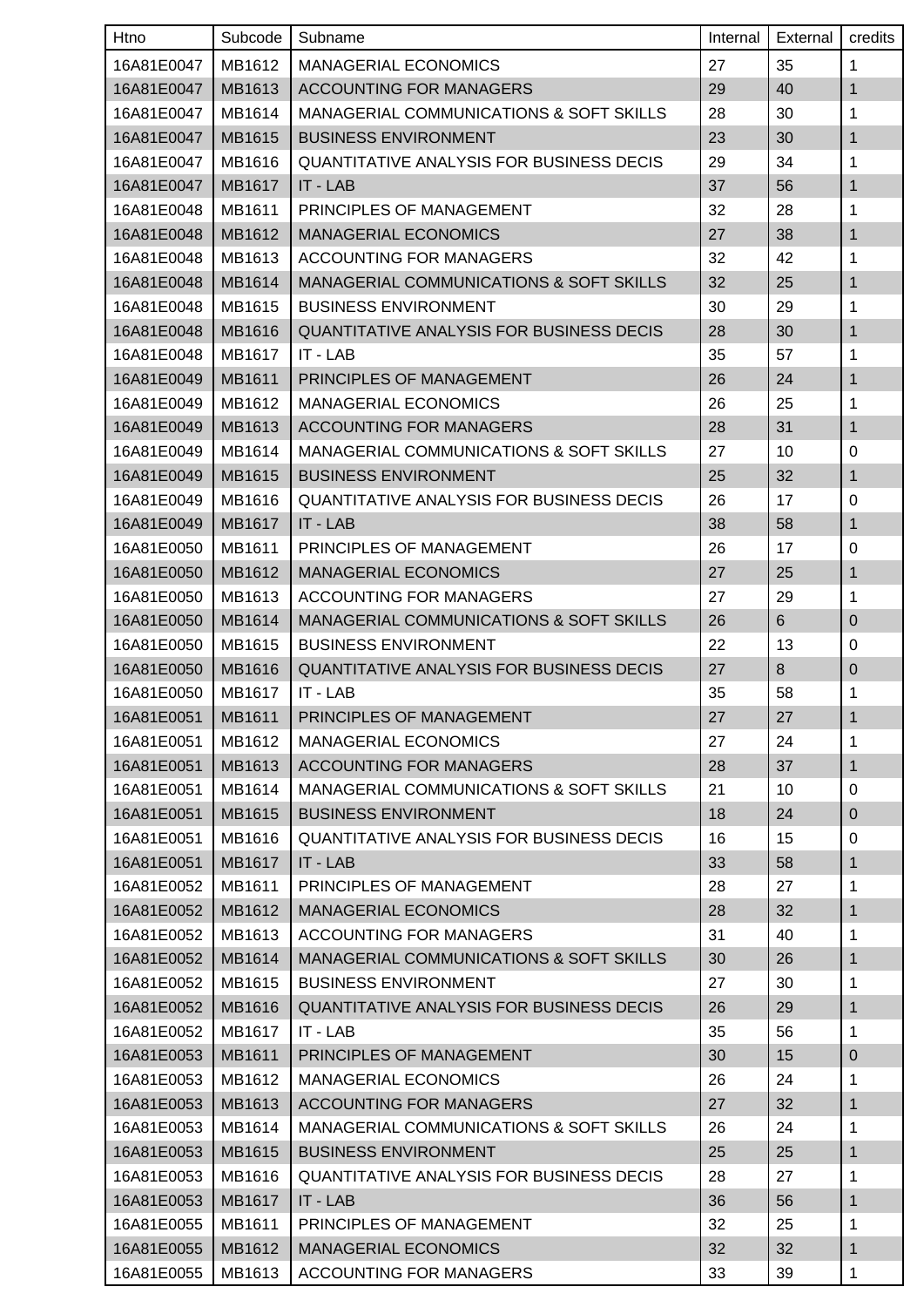| Htno       | Subcode | Subname                                            | Internal | External | credits      |
|------------|---------|----------------------------------------------------|----------|----------|--------------|
| 16A81E0055 | MB1614  | <b>MANAGERIAL COMMUNICATIONS &amp; SOFT SKILLS</b> | 33       | 28       | $\mathbf{1}$ |
| 16A81E0055 | MB1615  | <b>BUSINESS ENVIRONMENT</b>                        | 30       | 32       | 1            |
| 16A81E0055 | MB1616  | <b>QUANTITATIVE ANALYSIS FOR BUSINESS DECIS</b>    | 31       | 24       | 1            |
| 16A81E0055 | MB1617  | IT - LAB                                           | 39       | 59       | 1            |
| 16A81E0056 | MB1611  | PRINCIPLES OF MANAGEMENT                           | 29       | 25       | 1            |
| 16A81E0056 | MB1612  | <b>MANAGERIAL ECONOMICS</b>                        | 26       | 28       | 1            |
| 16A81E0056 | MB1613  | <b>ACCOUNTING FOR MANAGERS</b>                     | 29       | 34       | 1            |
| 16A81E0056 | MB1614  | MANAGERIAL COMMUNICATIONS & SOFT SKILLS            | 30       | 26       | 1            |
| 16A81E0056 | MB1615  | <b>BUSINESS ENVIRONMENT</b>                        | 26       | 24       | 1            |
| 16A81E0056 | MB1616  | <b>QUANTITATIVE ANALYSIS FOR BUSINESS DECIS</b>    | 26       | 13       | $\pmb{0}$    |
| 16A81E0056 | MB1617  | IT - LAB                                           | 35       | 55       | 1            |
| 16A81E0057 | MB1611  | PRINCIPLES OF MANAGEMENT                           | 31       | 24       | 1            |
| 16A81E0057 | MB1612  | <b>MANAGERIAL ECONOMICS</b>                        | 32       | 29       | $\mathbf{1}$ |
| 16A81E0057 | MB1613  | <b>ACCOUNTING FOR MANAGERS</b>                     | 33       | 36       | 1            |
| 16A81E0057 | MB1614  | <b>MANAGERIAL COMMUNICATIONS &amp; SOFT SKILLS</b> | 36       | 32       | 1            |
| 16A81E0057 | MB1615  | <b>BUSINESS ENVIRONMENT</b>                        | 31       | 32       | 1            |
| 16A81E0057 | MB1616  | <b>QUANTITATIVE ANALYSIS FOR BUSINESS DECIS</b>    | 31       | 32       | 1            |
| 16A81E0057 | MB1617  | IT - LAB                                           | 39       | 59       | 1            |
| 16A81E0058 | MB1611  | PRINCIPLES OF MANAGEMENT                           | 31       | 31       | 1            |
| 16A81E0058 | MB1612  | <b>MANAGERIAL ECONOMICS</b>                        | 31       | 27       | 1            |
| 16A81E0058 | MB1613  | <b>ACCOUNTING FOR MANAGERS</b>                     | 31       | 38       | 1            |
| 16A81E0058 | MB1614  | MANAGERIAL COMMUNICATIONS & SOFT SKILLS            | 34       | 31       | 1            |
| 16A81E0058 | MB1615  | <b>BUSINESS ENVIRONMENT</b>                        | 30       | 24       | 1            |
| 16A81E0058 | MB1616  | <b>QUANTITATIVE ANALYSIS FOR BUSINESS DECIS</b>    | 31       | 13       | 0            |
| 16A81E0058 | MB1617  | IT - LAB                                           | 39       | 59       | 1            |
| 16A81E0059 | MB1611  | PRINCIPLES OF MANAGEMENT                           | 34       | 30       | 1            |
| 16A81E0059 | MB1612  | <b>MANAGERIAL ECONOMICS</b>                        | 32       | 33       | 1            |
| 16A81E0059 | MB1613  | <b>ACCOUNTING FOR MANAGERS</b>                     | 35       | 41       | 1            |
| 16A81E0059 | MB1614  | <b>MANAGERIAL COMMUNICATIONS &amp; SOFT SKILLS</b> | 34       | 39       | $\mathbf{1}$ |
| 16A81E0059 | MB1615  | <b>BUSINESS ENVIRONMENT</b>                        | 32       | 44       | 1            |
| 16A81E0059 | MB1616  | QUANTITATIVE ANALYSIS FOR BUSINESS DECIS           | 31       | 17       | $\pmb{0}$    |
| 16A81E0059 | MB1617  | IT - LAB                                           | 38       | 58       | 1            |
| 16A81E0060 | MB1611  | PRINCIPLES OF MANAGEMENT                           | 26       | 24       | 1            |
| 16A81E0060 | MB1612  | <b>MANAGERIAL ECONOMICS</b>                        | 19       | 11       | 0            |
| 16A81E0060 | MB1613  | <b>ACCOUNTING FOR MANAGERS</b>                     | 30       | 26       | 1            |
| 16A81E0060 | MB1614  | <b>MANAGERIAL COMMUNICATIONS &amp; SOFT SKILLS</b> | 30       | 26       | 1            |
| 16A81E0060 | MB1615  | <b>BUSINESS ENVIRONMENT</b>                        | 29       | 36       | 1            |
| 16A81E0060 | MB1616  | <b>QUANTITATIVE ANALYSIS FOR BUSINESS DECIS</b>    | 26       | 9        | 0            |
| 16A81E0060 | MB1617  | IT - LAB                                           | 35       | 56       | 1            |
| 16A81E0061 | MB1611  | PRINCIPLES OF MANAGEMENT                           | 31       | 16       | $\mathbf 0$  |
| 16A81E0061 | MB1612  | <b>MANAGERIAL ECONOMICS</b>                        | 26       | 24       | 1            |
| 16A81E0061 | MB1613  | <b>ACCOUNTING FOR MANAGERS</b>                     | 28       | 36       | 1            |
| 16A81E0061 | MB1614  | MANAGERIAL COMMUNICATIONS & SOFT SKILLS            | 30       | 24       | 1            |
| 16A81E0061 | MB1615  | <b>BUSINESS ENVIRONMENT</b>                        | 28       | 35       | 1            |
| 16A81E0061 | MB1616  | QUANTITATIVE ANALYSIS FOR BUSINESS DECIS           | 29       | 24       | 1            |
| 16A81E0061 | MB1617  | IT - LAB                                           | 36       | 57       | 1            |
| 16A81E0062 | MB1611  | PRINCIPLES OF MANAGEMENT                           | 33       | 25       | 1            |
| 16A81E0062 | MB1612  | <b>MANAGERIAL ECONOMICS</b>                        | 30       | 25       | 1            |
| 16A81E0062 | MB1613  | <b>ACCOUNTING FOR MANAGERS</b>                     | 32       | 40       | $\mathbf{1}$ |
| 16A81E0062 | MB1614  | MANAGERIAL COMMUNICATIONS & SOFT SKILLS            | 32       | 33       | 1            |
| 16A81E0062 | MB1615  | <b>BUSINESS ENVIRONMENT</b>                        | 34       | 42       | 1            |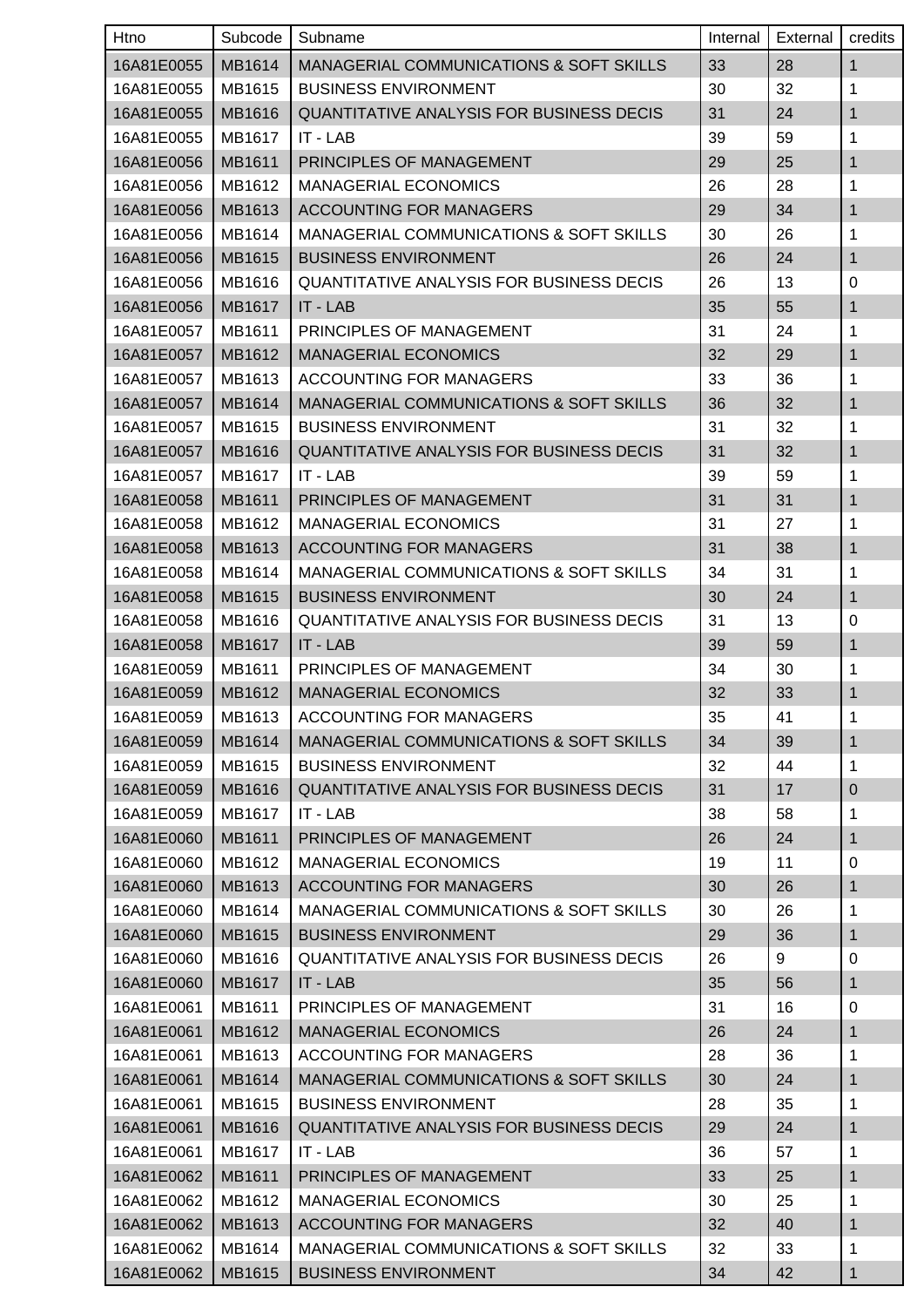| Htno       | Subcode | Subname                                            | Internal | External | credits      |
|------------|---------|----------------------------------------------------|----------|----------|--------------|
| 16A81E0062 | MB1616  | <b>QUANTITATIVE ANALYSIS FOR BUSINESS DECIS</b>    | 30       | 30       | 1            |
| 16A81E0062 | MB1617  | IT - LAB                                           | 39       | 59       | 1            |
| 16A81E0063 | MB1611  | PRINCIPLES OF MANAGEMENT                           | 34       | 36       | 1            |
| 16A81E0063 | MB1612  | <b>MANAGERIAL ECONOMICS</b>                        | 33       | 30       | 1            |
| 16A81E0063 | MB1613  | ACCOUNTING FOR MANAGERS                            | 34       | 45       | 1            |
| 16A81E0063 | MB1614  | <b>MANAGERIAL COMMUNICATIONS &amp; SOFT SKILLS</b> | 35       | 37       | 1            |
| 16A81E0063 | MB1615  | <b>BUSINESS ENVIRONMENT</b>                        | 31       | 41       | 1            |
| 16A81E0063 | MB1616  | <b>QUANTITATIVE ANALYSIS FOR BUSINESS DECIS</b>    | 36       | 29       | $\mathbf{1}$ |
| 16A81E0063 | MB1617  | IT - LAB                                           | 38       | 58       | 1            |
| 16A81E0064 | MB1611  | PRINCIPLES OF MANAGEMENT                           | 27       | 25       | 1            |
| 16A81E0064 | MB1612  | <b>MANAGERIAL ECONOMICS</b>                        | 26       | 24       | 1            |
| 16A81E0064 | MB1613  | <b>ACCOUNTING FOR MANAGERS</b>                     | 25       | 29       | 1            |
| 16A81E0064 | MB1614  | MANAGERIAL COMMUNICATIONS & SOFT SKILLS            | 29       | 24       | 1            |
| 16A81E0064 | MB1615  | <b>BUSINESS ENVIRONMENT</b>                        | 27       | 38       | 1            |
| 16A81E0064 | MB1616  | <b>QUANTITATIVE ANALYSIS FOR BUSINESS DECIS</b>    | 26       | 17       | 0            |
| 16A81E0064 | MB1617  | IT - LAB                                           | 35       | 56       | 1            |
| 16A81E0065 | MB1611  | PRINCIPLES OF MANAGEMENT                           | 29       | 28       | 1            |
| 16A81E0065 | MB1612  | <b>MANAGERIAL ECONOMICS</b>                        | 26       | 28       | 1            |
| 16A81E0065 | MB1613  | ACCOUNTING FOR MANAGERS                            | 28       | 27       | 1            |
| 16A81E0065 | MB1614  | <b>MANAGERIAL COMMUNICATIONS &amp; SOFT SKILLS</b> | 32       | 26       | 1            |
| 16A81E0065 | MB1615  | <b>BUSINESS ENVIRONMENT</b>                        | 26       | 34       | 1            |
| 16A81E0065 | MB1616  | <b>QUANTITATIVE ANALYSIS FOR BUSINESS DECIS</b>    | 30       | 27       | 1            |
| 16A81E0065 | MB1617  | IT - LAB                                           | 38       | 58       | 1            |
| 16A81E0066 | MB1611  | PRINCIPLES OF MANAGEMENT                           | 30       | 29       | 1            |
| 16A81E0066 | MB1612  | <b>MANAGERIAL ECONOMICS</b>                        | 26       | 28       | 1            |
| 16A81E0066 | MB1613  | <b>ACCOUNTING FOR MANAGERS</b>                     | 31       | 37       | 1            |
| 16A81E0066 | MB1614  | <b>MANAGERIAL COMMUNICATIONS &amp; SOFT SKILLS</b> | 33       | 29       | 1            |
| 16A81E0066 | MB1615  | <b>BUSINESS ENVIRONMENT</b>                        | 28       | 37       | 1            |
| 16A81E0066 | MB1616  | <b>QUANTITATIVE ANALYSIS FOR BUSINESS DECIS</b>    | 29       | 29       | 1            |
| 16A81E0066 | MB1617  | IT - LAB                                           | 38       | 58       | 1            |
| 16A81E0067 | MB1611  | PRINCIPLES OF MANAGEMENT                           | 33       | 34       | 1            |
| 16A81E0067 | MB1612  | <b>MANAGERIAL ECONOMICS</b>                        | 26       | 28       | 1            |
| 16A81E0067 | MB1613  | ACCOUNTING FOR MANAGERS                            | 34       | 44       | 1            |
| 16A81E0067 | MB1614  | <b>MANAGERIAL COMMUNICATIONS &amp; SOFT SKILLS</b> | 33       | 30       | 1            |
| 16A81E0067 | MB1615  | <b>BUSINESS ENVIRONMENT</b>                        | 30       | 42       | 1            |
| 16A81E0067 | MB1616  | QUANTITATIVE ANALYSIS FOR BUSINESS DECIS           | 26       | 37       | 1            |
| 16A81E0067 | MB1617  | IT - LAB                                           | 36       | 56       | 1            |
| 16A81E0068 | MB1611  | PRINCIPLES OF MANAGEMENT                           | 36       | 30       | 1            |
| 16A81E0068 | MB1612  | <b>MANAGERIAL ECONOMICS</b>                        | 33       | 31       | 1            |
| 16A81E0068 | MB1613  | <b>ACCOUNTING FOR MANAGERS</b>                     | 35       | 43       | 1            |
| 16A81E0068 | MB1614  | MANAGERIAL COMMUNICATIONS & SOFT SKILLS            | 35       | 34       | 1            |
| 16A81E0068 | MB1615  | <b>BUSINESS ENVIRONMENT</b>                        | 34       | 43       | 1            |
| 16A81E0068 | MB1616  | <b>QUANTITATIVE ANALYSIS FOR BUSINESS DECIS</b>    | 28       | 39       | 1            |
| 16A81E0068 | MB1617  | IT - LAB                                           | 39       | 59       | 1            |
| 16A81E0070 | MB1611  | PRINCIPLES OF MANAGEMENT                           | 31       | 24       | 1            |
| 16A81E0070 | MB1612  | <b>MANAGERIAL ECONOMICS</b>                        | 28       | 28       | 1            |
| 16A81E0070 | MB1613  | ACCOUNTING FOR MANAGERS                            | 31       | 38       | 1            |
| 16A81E0070 | MB1614  | <b>MANAGERIAL COMMUNICATIONS &amp; SOFT SKILLS</b> | 32       | 29       | 1            |
| 16A81E0070 | MB1615  | <b>BUSINESS ENVIRONMENT</b>                        | 30       | 40       | 1            |
| 16A81E0070 | MB1616  | QUANTITATIVE ANALYSIS FOR BUSINESS DECIS           | 27       | 32       | 1            |
| 16A81E0070 | MB1617  | IT - LAB                                           | 36       | 56       | 1            |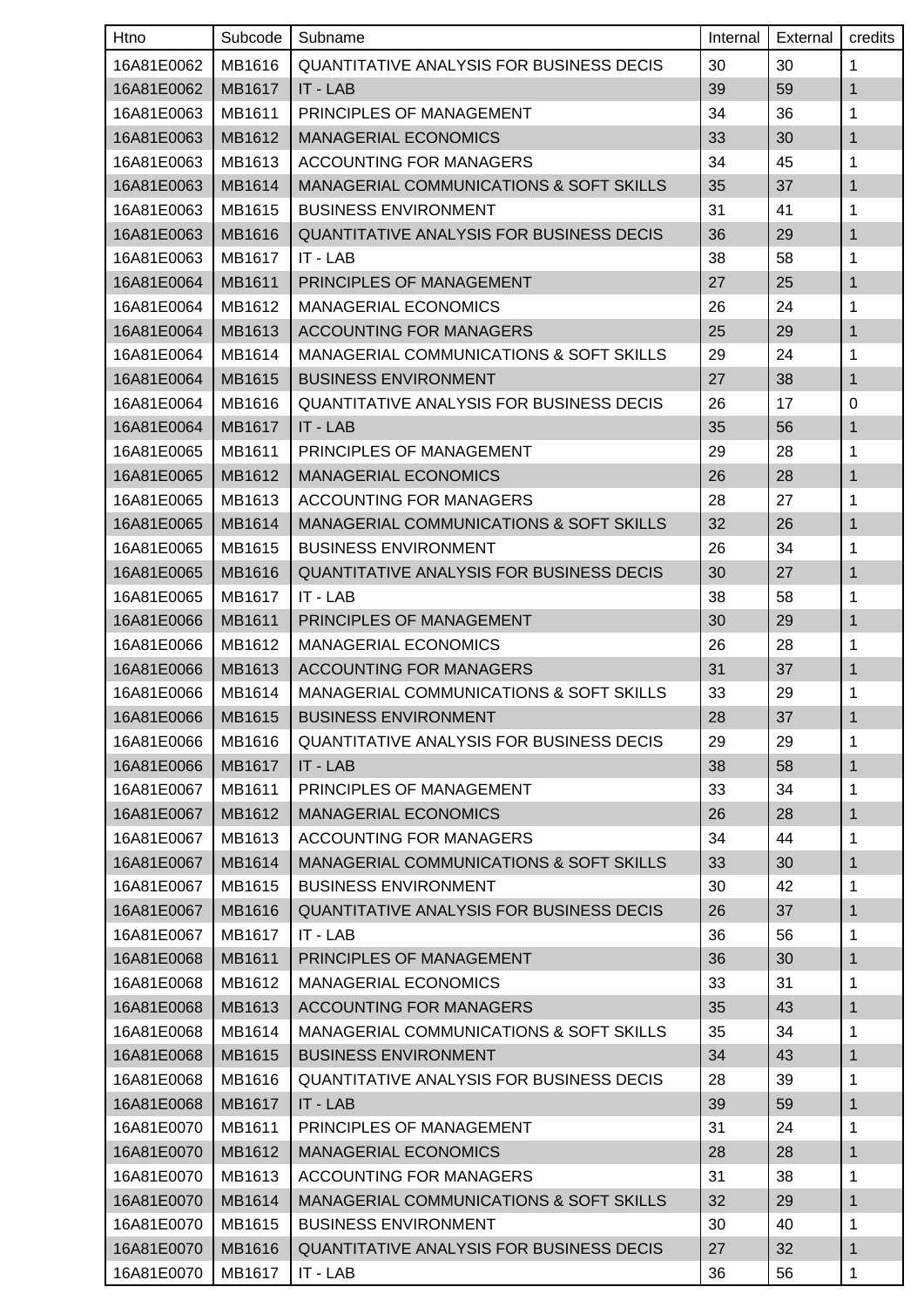| Htno       | Subcode       | Subname                                            | Internal          | External | credits      |
|------------|---------------|----------------------------------------------------|-------------------|----------|--------------|
| 16A81E0071 | MB1611        | PRINCIPLES OF MANAGEMENT                           | 34                | 30       | 1            |
| 16A81E0071 | MB1612        | <b>MANAGERIAL ECONOMICS</b>                        | 33                | 38       | 1            |
| 16A81E0071 | MB1613        | <b>ACCOUNTING FOR MANAGERS</b>                     | 35                | 38       | $\mathbf{1}$ |
| 16A81E0071 | MB1614        | <b>MANAGERIAL COMMUNICATIONS &amp; SOFT SKILLS</b> | 35                | 29       | 1            |
| 16A81E0071 | MB1615        | <b>BUSINESS ENVIRONMENT</b>                        | 32                | 37       | 1            |
| 16A81E0071 | MB1616        | QUANTITATIVE ANALYSIS FOR BUSINESS DECIS           | 34                | 39       | 1            |
| 16A81E0071 | MB1617        | IT - LAB                                           | 39                | 59       | 1            |
| 16A81E0072 | MB1611        | PRINCIPLES OF MANAGEMENT                           | 31                | 17       | 0            |
| 16A81E0072 | MB1612        | <b>MANAGERIAL ECONOMICS</b>                        | 26                | 27       | 1            |
| 16A81E0072 | MB1613        | ACCOUNTING FOR MANAGERS                            | 32                | 31       | 1            |
| 16A81E0072 | MB1614        | MANAGERIAL COMMUNICATIONS & SOFT SKILLS            | 31                | 27       | 1            |
| 16A81E0072 | MB1615        | <b>BUSINESS ENVIRONMENT</b>                        | 30                | 34       | 1            |
| 16A81E0072 | MB1616        | <b>QUANTITATIVE ANALYSIS FOR BUSINESS DECIS</b>    | 28                | 27       | 1            |
| 16A81E0072 | MB1617        | IT - LAB                                           | 35                | 56       | 1            |
| 16A81E0073 | MB1611        | PRINCIPLES OF MANAGEMENT                           | 30                | 25       | 1            |
| 16A81E0073 | MB1612        | <b>MANAGERIAL ECONOMICS</b>                        | 29                | 31       | 1            |
| 16A81E0073 | MB1613        | <b>ACCOUNTING FOR MANAGERS</b>                     | 32                | 36       | 1            |
| 16A81E0073 | MB1614        | <b>MANAGERIAL COMMUNICATIONS &amp; SOFT SKILLS</b> | 32                | 27       | 1            |
| 16A81E0073 | MB1615        | <b>BUSINESS ENVIRONMENT</b>                        | 30                | 39       | 1            |
| 16A81E0073 | MB1616        | QUANTITATIVE ANALYSIS FOR BUSINESS DECIS           | 30                | 36       | 1            |
| 16A81E0073 | MB1617        | IT - LAB                                           | 36                | 56       | 1            |
| 16A81E0074 | MB1611        | PRINCIPLES OF MANAGEMENT                           | 29                | 24       | 1            |
| 16A81E0074 | MB1612        | <b>MANAGERIAL ECONOMICS</b>                        | 33                | 24       | 1            |
| 16A81E0074 | MB1613        | ACCOUNTING FOR MANAGERS                            | 35                | 41       | 1            |
| 16A81E0074 | MB1614        | <b>MANAGERIAL COMMUNICATIONS &amp; SOFT SKILLS</b> | 34                | 30       | 1            |
| 16A81E0074 | MB1615        | <b>BUSINESS ENVIRONMENT</b>                        | 28                | 41       | 1            |
| 16A81E0074 | MB1616        | <b>QUANTITATIVE ANALYSIS FOR BUSINESS DECIS</b>    | 32                | 39       | 1            |
| 16A81E0074 | MB1617        | IT - LAB                                           | 36                | 57       | 1            |
| 16A81E0075 | MB1611        | PRINCIPLES OF MANAGEMENT                           | 31                | 24       | $\mathbf{1}$ |
| 16A81E0075 | MB1612        | <b>MANAGERIAL ECONOMICS</b>                        | 27                | 31       | 1            |
| 16A81E0075 | MB1613        | ACCOUNTING FOR MANAGERS                            | 32                | 30       | 1            |
| 16A81E0075 | MB1614        | MANAGERIAL COMMUNICATIONS & SOFT SKILLS            | 29                | 25       | 1            |
| 16A81E0075 | MB1615        | <b>BUSINESS ENVIRONMENT</b>                        | 28                | 36       | 1            |
| 16A81E0075 | MB1616        | <b>QUANTITATIVE ANALYSIS FOR BUSINESS DECIS</b>    | 33                | 31       | 1            |
| 16A81E0075 | MB1617        | IT - LAB                                           | 38                | 58       | 1            |
| 16A81E0076 | MB1611        | PRINCIPLES OF MANAGEMENT                           | 15                | -1       | 0            |
| 16A81E0076 | MB1612        | <b>MANAGERIAL ECONOMICS</b>                        | 13                | $-1$     | $\pmb{0}$    |
| 16A81E0076 | MB1613        | ACCOUNTING FOR MANAGERS                            | 17                | $-1$     | 0            |
| 16A81E0076 | MB1614        | MANAGERIAL COMMUNICATIONS & SOFT SKILLS            | 16                | $-1$     | $\pmb{0}$    |
| 16A81E0076 | MB1615        | <b>BUSINESS ENVIRONMENT</b>                        | $12 \overline{ }$ | -1       | $\pmb{0}$    |
| 16A81E0076 | MB1616        | QUANTITATIVE ANALYSIS FOR BUSINESS DECIS           | 11                | $-1$     | $\pmb{0}$    |
| 16A81E0076 | MB1617        | IT - LAB                                           | 0                 | $-1$     | $\pmb{0}$    |
| 16A81E0077 | MB1611        | PRINCIPLES OF MANAGEMENT                           | 33                | 27       | 1            |
| 16A81E0077 | MB1612        | <b>MANAGERIAL ECONOMICS</b>                        | 33                | 32       | 1            |
| 16A81E0077 | MB1613        | <b>ACCOUNTING FOR MANAGERS</b>                     | 37                | 46       | 1            |
| 16A81E0077 | MB1614        | MANAGERIAL COMMUNICATIONS & SOFT SKILLS            | 37                | 32       | 1            |
| 16A81E0077 | MB1615        | <b>BUSINESS ENVIRONMENT</b>                        | 33                | 38       | 1            |
| 16A81E0077 | MB1616        | <b>QUANTITATIVE ANALYSIS FOR BUSINESS DECIS</b>    | 37                | 38       | 1            |
| 16A81E0077 | <b>MB1617</b> | IT - LAB                                           | 36                | 56       | 1            |
| 16A81E0078 | MB1611        | PRINCIPLES OF MANAGEMENT                           | 27                | 24       | 1            |
| 16A81E0078 | MB1612        | <b>MANAGERIAL ECONOMICS</b>                        | 26                | 34       | 1            |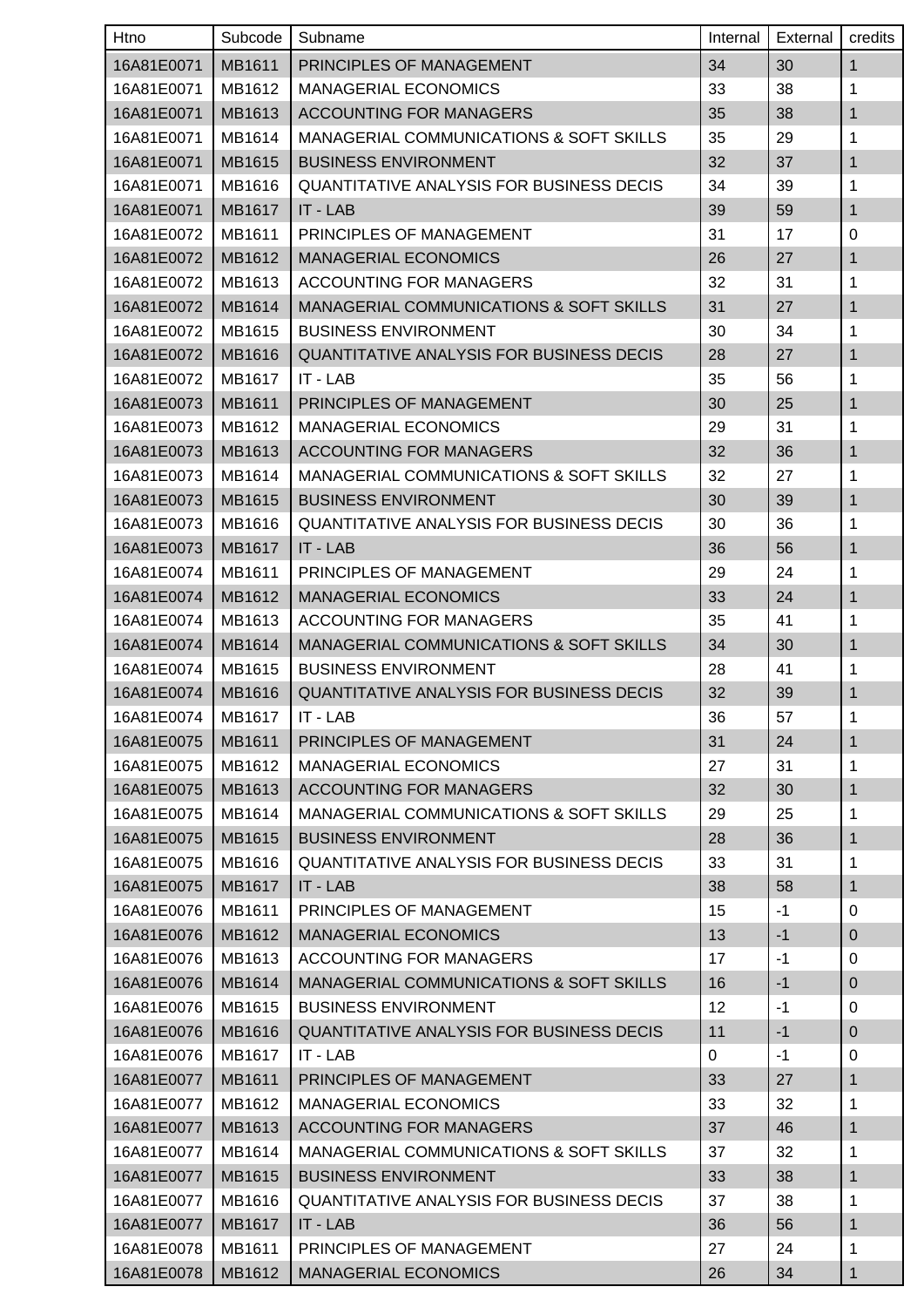| Htno       | Subcode | Subname                                            | Internal | External | credits      |
|------------|---------|----------------------------------------------------|----------|----------|--------------|
| 16A81E0078 | MB1613  | ACCOUNTING FOR MANAGERS                            | 27       | 27       | 1            |
| 16A81E0078 | MB1614  | <b>MANAGERIAL COMMUNICATIONS &amp; SOFT SKILLS</b> | 31       | 24       | 1            |
| 16A81E0078 | MB1615  | <b>BUSINESS ENVIRONMENT</b>                        | 28       | 29       | 1            |
| 16A81E0078 | MB1616  | <b>QUANTITATIVE ANALYSIS FOR BUSINESS DECIS</b>    | 28       | 24       | 1            |
| 16A81E0078 | MB1617  | IT - LAB                                           | 35       | 57       | 1            |
| 16A81E0079 | MB1611  | PRINCIPLES OF MANAGEMENT                           | 34       | 30       | 1            |
| 16A81E0079 | MB1612  | <b>MANAGERIAL ECONOMICS</b>                        | 30       | 31       | 1            |
| 16A81E0079 | MB1613  | <b>ACCOUNTING FOR MANAGERS</b>                     | 32       | 35       | $\mathbf{1}$ |
| 16A81E0079 | MB1614  | <b>MANAGERIAL COMMUNICATIONS &amp; SOFT SKILLS</b> | 34       | 31       | 1            |
| 16A81E0079 | MB1615  | <b>BUSINESS ENVIRONMENT</b>                        | 29       | 47       | 1            |
| 16A81E0079 | MB1616  | <b>QUANTITATIVE ANALYSIS FOR BUSINESS DECIS</b>    | 28       | 34       | 1            |
| 16A81E0079 | MB1617  | IT - LAB                                           | 35       | 57       | 1            |
| 16A81E0080 | MB1611  | PRINCIPLES OF MANAGEMENT                           | 32       | 24       | 1            |
| 16A81E0080 | MB1612  | <b>MANAGERIAL ECONOMICS</b>                        | 28       | 28       | 1            |
| 16A81E0080 | MB1613  | <b>ACCOUNTING FOR MANAGERS</b>                     | 31       | 33       | 1            |
| 16A81E0080 | MB1614  | <b>MANAGERIAL COMMUNICATIONS &amp; SOFT SKILLS</b> | 33       | 26       | 1            |
| 16A81E0080 | MB1615  | <b>BUSINESS ENVIRONMENT</b>                        | 28       | 44       | 1            |
| 16A81E0080 | MB1616  | <b>QUANTITATIVE ANALYSIS FOR BUSINESS DECIS</b>    | 26       | 28       | 1            |
| 16A81E0080 | MB1617  | IT - LAB                                           | 35       | 56       | 1            |
| 16A81E0081 | MB1611  | PRINCIPLES OF MANAGEMENT                           | 24       | 26       | 1            |
| 16A81E0081 | MB1612  | <b>MANAGERIAL ECONOMICS</b>                        | 26       | 24       | 1            |
| 16A81E0081 | MB1613  | <b>ACCOUNTING FOR MANAGERS</b>                     | 30       | 27       | 1            |
| 16A81E0081 | MB1614  | MANAGERIAL COMMUNICATIONS & SOFT SKILLS            | 27       | 24       | 1            |
| 16A81E0081 | MB1615  | <b>BUSINESS ENVIRONMENT</b>                        | 25       | 33       | 1            |
| 16A81E0081 | MB1616  | <b>QUANTITATIVE ANALYSIS FOR BUSINESS DECIS</b>    | 26       | 24       | 1            |
| 16A81E0081 | MB1617  | IT - LAB                                           | 36       | 57       | 1            |
| 16A81E0082 | MB1611  | PRINCIPLES OF MANAGEMENT                           | 33       | 30       | 1            |
| 16A81E0082 | MB1612  | <b>MANAGERIAL ECONOMICS</b>                        | 27       | 32       | 1            |
| 16A81E0082 | MB1613  | ACCOUNTING FOR MANAGERS                            | 30       | 32       | 1            |
| 16A81E0082 | MB1614  | MANAGERIAL COMMUNICATIONS & SOFT SKILLS            | 34       | 31       | $\mathbf{1}$ |
| 16A81E0082 | MB1615  | <b>BUSINESS ENVIRONMENT</b>                        | 30       | 41       | 1            |
| 16A81E0082 | MB1616  | <b>QUANTITATIVE ANALYSIS FOR BUSINESS DECIS</b>    | 35       | 32       | 1            |
| 16A81E0082 | MB1617  | IT - LAB                                           | 36       | 56       | 1            |
| 16A81E0083 | MB1611  | PRINCIPLES OF MANAGEMENT                           | 31       | 26       | 1            |
| 16A81E0083 | MB1612  | <b>MANAGERIAL ECONOMICS</b>                        | 26       | 40       | 1            |
| 16A81E0083 | MB1613  | <b>ACCOUNTING FOR MANAGERS</b>                     | 29       | 39       | $\mathbf{1}$ |
| 16A81E0083 | MB1614  | MANAGERIAL COMMUNICATIONS & SOFT SKILLS            | 32       | 24       | 1            |
| 16A81E0083 | MB1615  | <b>BUSINESS ENVIRONMENT</b>                        | 29       | 35       | 1            |
| 16A81E0083 | MB1616  | <b>QUANTITATIVE ANALYSIS FOR BUSINESS DECIS</b>    | 27       | 34       | $\mathbf{1}$ |
| 16A81E0083 | MB1617  | IT - LAB                                           | 35       | 57       | 1            |
| 16A81E0084 | MB1611  | PRINCIPLES OF MANAGEMENT                           | 35       | 27       | 1            |
| 16A81E0084 | MB1612  | <b>MANAGERIAL ECONOMICS</b>                        | 34       | 34       | 1            |
| 16A81E0084 | MB1613  | ACCOUNTING FOR MANAGERS                            | 35       | 38       | 1            |
| 16A81E0084 | MB1614  | <b>MANAGERIAL COMMUNICATIONS &amp; SOFT SKILLS</b> | 37       | 28       | 1            |
| 16A81E0084 | MB1615  | <b>BUSINESS ENVIRONMENT</b>                        | 33       | 42       | 1            |
| 16A81E0084 | MB1616  | QUANTITATIVE ANALYSIS FOR BUSINESS DECIS           | 35       | 45       | 1            |
| 16A81E0084 | MB1617  | IT - LAB                                           | 39       | 59       | 1            |
| 16A81E0085 | MB1611  | PRINCIPLES OF MANAGEMENT                           | 30       | 24       | 1            |
| 16A81E0085 | MB1612  | <b>MANAGERIAL ECONOMICS</b>                        | 29       | 30       | $\mathbf{1}$ |
| 16A81E0085 | MB1613  | <b>ACCOUNTING FOR MANAGERS</b>                     | 35       | 38       | 1            |
| 16A81E0085 | MB1614  | MANAGERIAL COMMUNICATIONS & SOFT SKILLS            | 32       | 24       | 1            |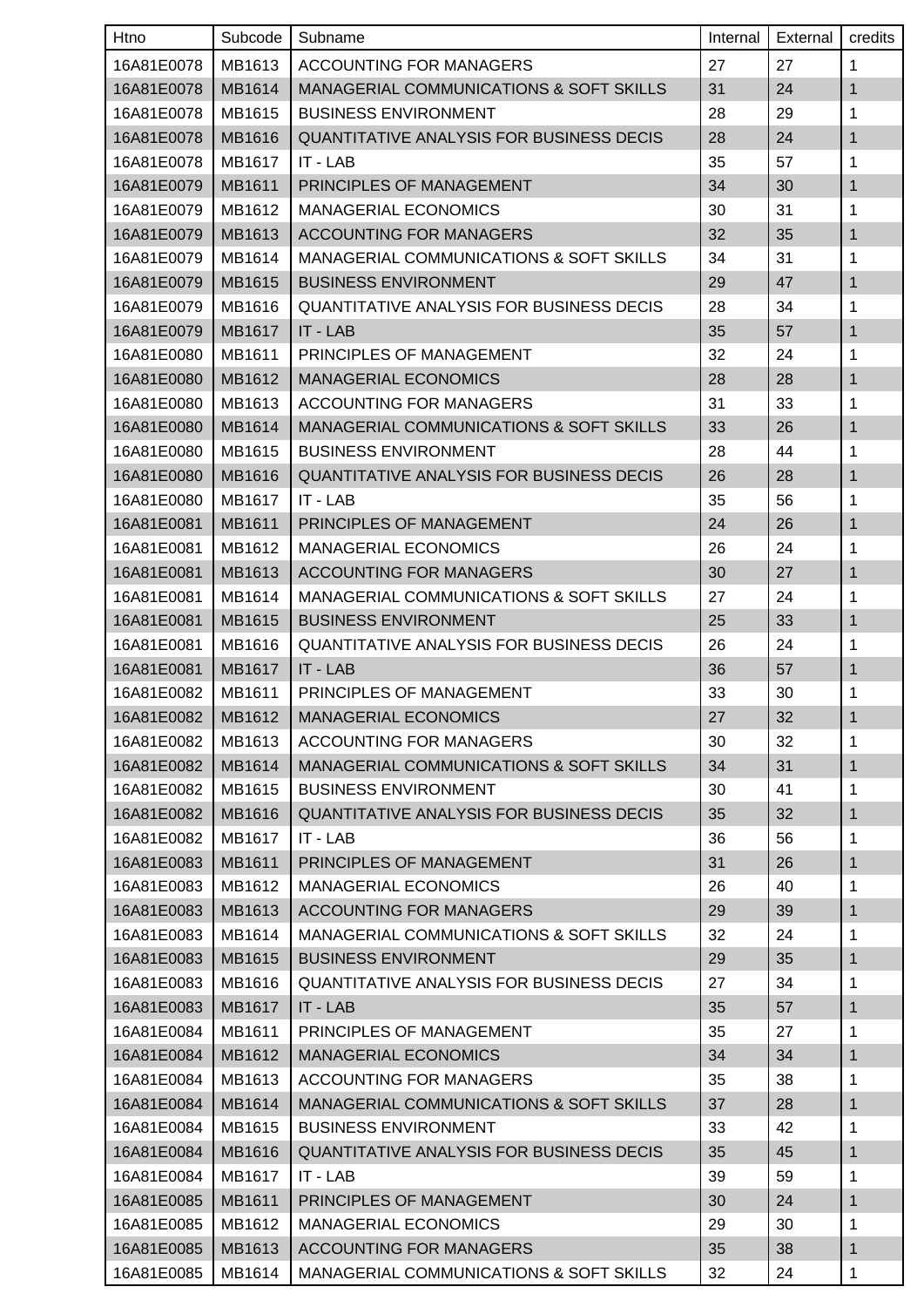| Htno       | Subcode | Subname                                            | Internal | External | credits      |
|------------|---------|----------------------------------------------------|----------|----------|--------------|
| 16A81E0085 | MB1615  | <b>BUSINESS ENVIRONMENT</b>                        | 28       | 41       | 1            |
| 16A81E0085 | MB1616  | <b>QUANTITATIVE ANALYSIS FOR BUSINESS DECIS</b>    | 27       | 37       | 1            |
| 16A81E0085 | MB1617  | IT - LAB                                           | 36       | 57       | $\mathbf{1}$ |
| 16A81E0086 | MB1611  | PRINCIPLES OF MANAGEMENT                           | 28       | 25       | 1            |
| 16A81E0086 | MB1612  | <b>MANAGERIAL ECONOMICS</b>                        | 26       | 26       | 1            |
| 16A81E0086 | MB1613  | ACCOUNTING FOR MANAGERS                            | 32       | 35       | 1            |
| 16A81E0086 | MB1614  | <b>MANAGERIAL COMMUNICATIONS &amp; SOFT SKILLS</b> | 31       | 26       | 1            |
| 16A81E0086 | MB1615  | <b>BUSINESS ENVIRONMENT</b>                        | 32       | 39       | 1            |
| 16A81E0086 | MB1616  | <b>QUANTITATIVE ANALYSIS FOR BUSINESS DECIS</b>    | 25       | 31       | 1            |
| 16A81E0086 | MB1617  | IT - LAB                                           | 35       | 56       | 1            |
| 16A81E0087 | MB1611  | PRINCIPLES OF MANAGEMENT                           | 34       | 26       | 1            |
| 16A81E0087 | MB1612  | <b>MANAGERIAL ECONOMICS</b>                        | 32       | 41       | 1            |
| 16A81E0087 | MB1613  | <b>ACCOUNTING FOR MANAGERS</b>                     | 33       | 39       | 1            |
| 16A81E0087 | MB1614  | <b>MANAGERIAL COMMUNICATIONS &amp; SOFT SKILLS</b> | 37       | 30       | 1            |
| 16A81E0087 | MB1615  | <b>BUSINESS ENVIRONMENT</b>                        | 29       | 35       | 1            |
| 16A81E0087 | MB1616  | <b>QUANTITATIVE ANALYSIS FOR BUSINESS DECIS</b>    | 34       | 39       | 1            |
| 16A81E0087 | MB1617  | IT - LAB                                           | 35       | 57       | 1            |
| 16A81E0088 | MB1611  | PRINCIPLES OF MANAGEMENT                           | 27       | 24       | 1            |
| 16A81E0088 | MB1612  | <b>MANAGERIAL ECONOMICS</b>                        | 28       | 31       | 1            |
| 16A81E0088 | MB1613  | <b>ACCOUNTING FOR MANAGERS</b>                     | 32       | 24       | 1            |
| 16A81E0088 | MB1614  | MANAGERIAL COMMUNICATIONS & SOFT SKILLS            | 36       | 26       | 1            |
| 16A81E0088 | MB1615  | <b>BUSINESS ENVIRONMENT</b>                        | 33       | 43       | 1            |
| 16A81E0088 | MB1616  | <b>QUANTITATIVE ANALYSIS FOR BUSINESS DECIS</b>    | 26       | 27       | 1            |
| 16A81E0088 | MB1617  | IT - LAB                                           | 36       | 57       | 1            |
| 16A81E0089 | MB1611  | PRINCIPLES OF MANAGEMENT                           | 28       | 27       | 1            |
| 16A81E0089 | MB1612  | <b>MANAGERIAL ECONOMICS</b>                        | 26       | 30       | 1            |
| 16A81E0089 | MB1613  | <b>ACCOUNTING FOR MANAGERS</b>                     | 32       | 25       | 1            |
| 16A81E0089 | MB1614  | MANAGERIAL COMMUNICATIONS & SOFT SKILLS            | 33       | 27       | 1            |
| 16A81E0089 | MB1615  | <b>BUSINESS ENVIRONMENT</b>                        | 29       | 39       | $\mathbf{1}$ |
| 16A81E0089 | MB1616  | <b>QUANTITATIVE ANALYSIS FOR BUSINESS DECIS</b>    | 28       | 31       | 1            |
| 16A81E0089 | MB1617  | IT - LAB                                           | 35       | 56       | 1            |
| 16A81E0090 | MB1611  | PRINCIPLES OF MANAGEMENT                           | 30       | 34       | 1            |
| 16A81E0090 | MB1612  | <b>MANAGERIAL ECONOMICS</b>                        | 27       | 26       | 1            |
| 16A81E0090 | MB1613  | ACCOUNTING FOR MANAGERS                            | 32       | 35       | 1            |
| 16A81E0090 | MB1614  | <b>MANAGERIAL COMMUNICATIONS &amp; SOFT SKILLS</b> | 33       | 25       | 1            |
| 16A81E0090 | MB1615  | <b>BUSINESS ENVIRONMENT</b>                        | 30       | 32       | 1            |
| 16A81E0090 | MB1616  | QUANTITATIVE ANALYSIS FOR BUSINESS DECIS           | 26       | 34       | 1            |
| 16A81E0090 | MB1617  | IT - LAB                                           | 39       | 59       | 1            |
| 16A81E0091 | MB1611  | PRINCIPLES OF MANAGEMENT                           | 28       | 33       | 1            |
| 16A81E0091 | MB1612  | <b>MANAGERIAL ECONOMICS</b>                        | 26       | 27       | 1            |
| 16A81E0091 | MB1613  | <b>ACCOUNTING FOR MANAGERS</b>                     | 35       | 35       | 1            |
| 16A81E0091 | MB1614  | MANAGERIAL COMMUNICATIONS & SOFT SKILLS            | 31       | 25       | 1            |
| 16A81E0091 | MB1615  | <b>BUSINESS ENVIRONMENT</b>                        | 29       | 40       | 1            |
| 16A81E0091 | MB1616  | QUANTITATIVE ANALYSIS FOR BUSINESS DECIS           | 27       | 24       | 1            |
| 16A81E0091 | MB1617  | IT - LAB                                           | 36       | 56       | 1            |
| 16A81E0092 | MB1611  | PRINCIPLES OF MANAGEMENT                           | 27       | 29       | 1            |
| 16A81E0092 | MB1612  | <b>MANAGERIAL ECONOMICS</b>                        | 26       | 32       | 1            |
| 16A81E0092 | MB1613  | ACCOUNTING FOR MANAGERS                            | 29       | 26       | 1            |
| 16A81E0092 | MB1614  | MANAGERIAL COMMUNICATIONS & SOFT SKILLS            | 32       | 27       | 1            |
| 16A81E0092 | MB1615  | <b>BUSINESS ENVIRONMENT</b>                        | 29       | 44       | 1            |
| 16A81E0092 | MB1616  | QUANTITATIVE ANALYSIS FOR BUSINESS DECIS           | 27       | 35       | 1            |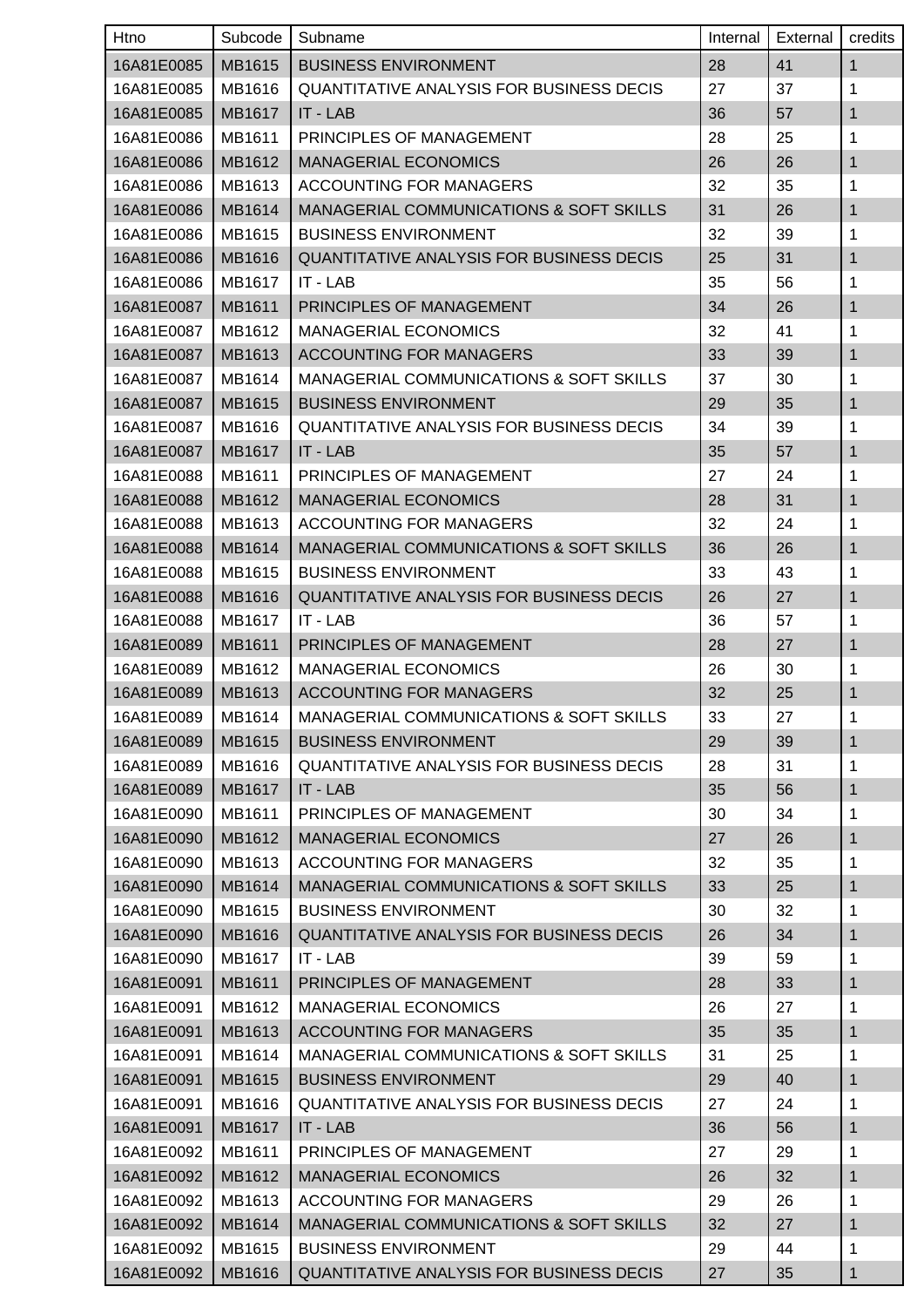| Htno       | Subcode | Subname                                            | Internal | External | credits      |
|------------|---------|----------------------------------------------------|----------|----------|--------------|
| 16A81E0092 | MB1617  | IT - LAB                                           | 36       | 57       | $\mathbf 1$  |
| 16A81E0093 | MB1611  | PRINCIPLES OF MANAGEMENT                           | 33       | 30       | $\mathbf 1$  |
| 16A81E0093 | MB1612  | <b>MANAGERIAL ECONOMICS</b>                        | 31       | 33       | 1            |
| 16A81E0093 | MB1613  | <b>ACCOUNTING FOR MANAGERS</b>                     | 34       | 41       | 1            |
| 16A81E0093 | MB1614  | MANAGERIAL COMMUNICATIONS & SOFT SKILLS            | 33       | 27       | 1            |
| 16A81E0093 | MB1615  | <b>BUSINESS ENVIRONMENT</b>                        | 30       | 31       | 1            |
| 16A81E0093 | MB1616  | QUANTITATIVE ANALYSIS FOR BUSINESS DECIS           | 29       | 31       | 1            |
| 16A81E0093 | MB1617  | <b>IT - LAB</b>                                    | 35       | 56       | 1            |
| 16A81E0094 | MB1611  | PRINCIPLES OF MANAGEMENT                           | 32       | 35       | 1            |
| 16A81E0094 | MB1612  | <b>MANAGERIAL ECONOMICS</b>                        | 31       | 32       | $\mathbf{1}$ |
| 16A81E0094 | MB1613  | <b>ACCOUNTING FOR MANAGERS</b>                     | 36       | 43       | 1            |
| 16A81E0094 | MB1614  | <b>MANAGERIAL COMMUNICATIONS &amp; SOFT SKILLS</b> | 37       | 28       | $\mathbf{1}$ |
| 16A81E0094 | MB1615  | <b>BUSINESS ENVIRONMENT</b>                        | 33       | 44       | 1            |
| 16A81E0094 | MB1616  | <b>QUANTITATIVE ANALYSIS FOR BUSINESS DECIS</b>    | 33       | 33       | 1            |
| 16A81E0094 | MB1617  | IT - LAB                                           | 38       | 58       | 1            |
| 16A81E0095 | MB1611  | PRINCIPLES OF MANAGEMENT                           | 30       | 34       | 1            |
| 16A81E0095 | MB1612  | <b>MANAGERIAL ECONOMICS</b>                        | 29       | 32       | $\mathbf 1$  |
| 16A81E0095 | MB1613  | <b>ACCOUNTING FOR MANAGERS</b>                     | 32       | 36       | 1            |
| 16A81E0095 | MB1614  | <b>MANAGERIAL COMMUNICATIONS &amp; SOFT SKILLS</b> | 33       | 25       | 1            |
| 16A81E0095 | MB1615  | <b>BUSINESS ENVIRONMENT</b>                        | 30       | 41       | 1            |
| 16A81E0095 | MB1616  | <b>QUANTITATIVE ANALYSIS FOR BUSINESS DECIS</b>    | 32       | 32       | 1            |
| 16A81E0095 | MB1617  | <b>IT - LAB</b>                                    | 38       | 58       | $\mathbf{1}$ |
| 16A81E0096 | MB1611  | PRINCIPLES OF MANAGEMENT                           | 34       | 28       | $\mathbf 1$  |
| 16A81E0096 | MB1612  | <b>MANAGERIAL ECONOMICS</b>                        | 33       | 37       | 1            |
| 16A81E0096 | MB1613  | <b>ACCOUNTING FOR MANAGERS</b>                     | 35       | 43       | 1            |
| 16A81E0096 | MB1614  | MANAGERIAL COMMUNICATIONS & SOFT SKILLS            | 37       | 31       | $\mathbf{1}$ |
| 16A81E0096 | MB1615  | <b>BUSINESS ENVIRONMENT</b>                        | 35       | 41       | 1            |
| 16A81E0096 | MB1616  | <b>QUANTITATIVE ANALYSIS FOR BUSINESS DECIS</b>    | 36       | 41       | 1            |
| 16A81E0096 | MB1617  | IT - LAB                                           | 38       | 58       | 1            |

\*\*Note:1)For Recounting/Revaluation/Challenge By Revaluation Apply through Online(www.jntukresults.edu.in))

\*\*NOTE:2 [Last Date for Apply Recounting/Revaluation/Challenge By Revaluation: **29-07-2017]**

\*\*NOTE:3 [Please inform to the students to enter these subject codes for applying Recounting/Revaluation/Challenge By Revaluation ]

\*\*NOTE:

[-1 in the filed of externals indicates student absent for the respective subject.

-2 in the filed of externals indicates student result is withheld for the respective subject.

-3 in the filed of externals indicates Malpractice for the respective subject. ]

Johalevaja New